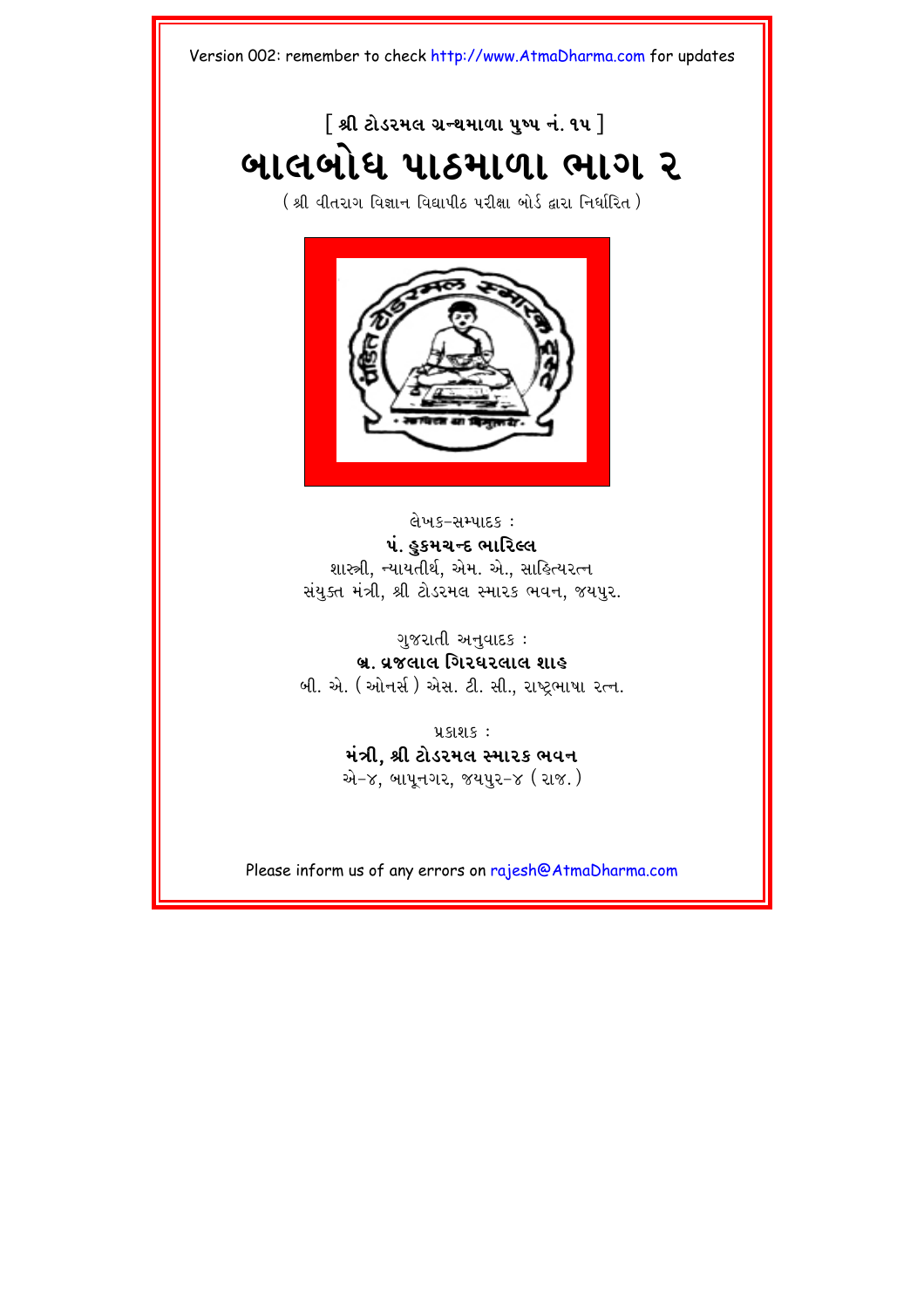### **Thanks & [Our Request](http://www.AtmaDharma.com)**

This shastra has been donated to mark the 15<sup>th</sup> svargvaas anniversary (28 September 2004) of our mother, Laxmiben Premchand Shah, by Rajesh and Jyoti Shah, London, who have paid for it to be "electronised" and made available on the Internet.

Our request to you:

1) We have taken great care to ensure this electronic version of Balbodh[Pathmala – Part 2 is a fai](http://www.AtmaDharma.com)thful copy of the paper version. However if you find any errors please inform us on rajesh@AtmaDharma.com so that we can make this beautiful w[ork even more accurate.](mailto:rajesh@AtmaDharma.com) 

2) Keep checking the version number of the on-line shastra so that if corrections have been made you can replace your copy with the corrected one.

3) If you would like to donate a shastra to AtmaDharma.com, please visit:-

http://www.AtmaDharma.com/donate to see the list of s[hastras we would like to see next on A](http://www.atmadharma.com/donate)tmaDharma.com.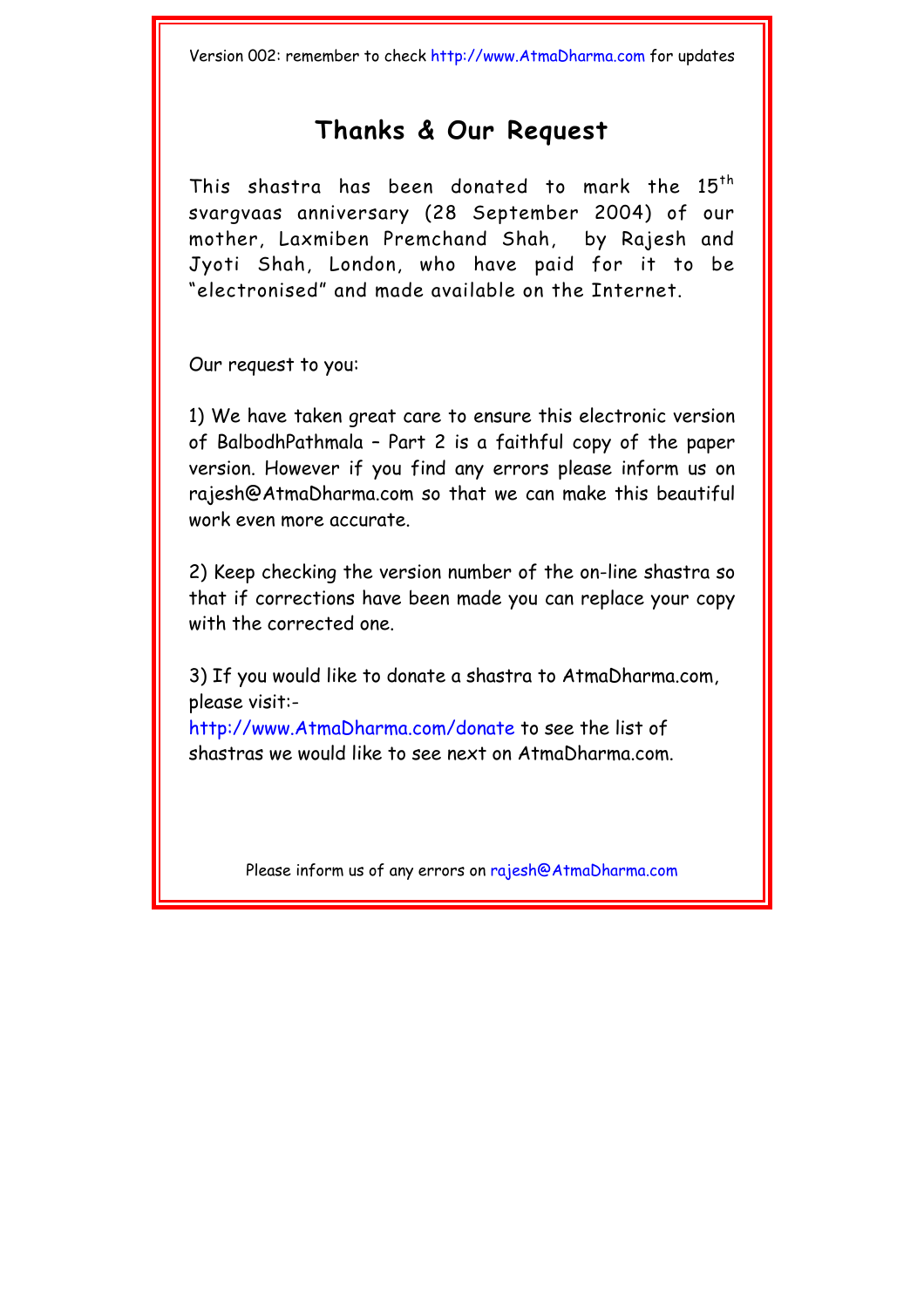### Versi[on History](http://www.AtmaDharma.com)

| Version | Date        | Changes                  |                  |
|---------|-------------|--------------------------|------------------|
| Number  |             |                          |                  |
| 002     | 15 May 2007 | Corrections made         |                  |
|         |             | Errors in Version 1      | Corrections made |
|         |             | Page 22, Line 14:        | ૨. જીવ ક્યાંકથી  |
|         |             | ૨. જીવ ક્યાંકથી મરીને    | મરીને મનુષ્ય–    |
|         |             | મનુષ્ય-શરીર ધારણ કરે છે, | શરીર ધારણ કરે    |
|         |             | તેને નરકગતિ કહે છે.      | છે, તેને         |
|         |             |                          | મનુષ્યગતિ કહે    |
|         |             |                          | છે.              |

| 001 | 22 Sept 2004 | First electronic version. Error corrections made: |                    |  |
|-----|--------------|---------------------------------------------------|--------------------|--|
|     |              | Errors in Original Physical                       | Electronic Version |  |
|     |              | Version                                           | Corrections        |  |
|     |              | Page 2, Line 1: सवज्ञ                             | સર્વજ્ઞ            |  |
|     |              | Page 3, Line 1: મિથ્યાત્તાદિ                      | મિથ્યાત્વાદિ       |  |
|     |              | Page 3, Line 9: SL. 291                           | કારણ               |  |
|     |              | Page 3, Line 16: જોડીતે                           | જોડીને             |  |
|     |              | Page 4, Line 6: 8[4]                              | દીધો               |  |
|     |              | Page 6, Line 25: બીજાથી                           | બીજાની             |  |
|     |              | Page 7, Line 19: કપાયેના                          | કષાયોનો            |  |
|     |              | Page 8, Line 4: મિથ્થાત્વ                         | મિથ્યાત્વ          |  |
|     |              | Page 8, Line 14: સૂત્રામિક                        | સૂત્રાત્મિક        |  |
|     |              | Page 9, Line 4: પ્રબોલ                            | પ્રબોધ             |  |
|     |              | Page 10, Line 9: પ્રબોબ                           | પ્રબોધ             |  |
|     |              | Page 10, Line 20: અભિમાને                         | અભિમાનને           |  |
|     |              | Page 11, Line 8: अने  %                           | અને તે જ           |  |
|     |              | Page 12, Line 5: માટે                             | શા માટે            |  |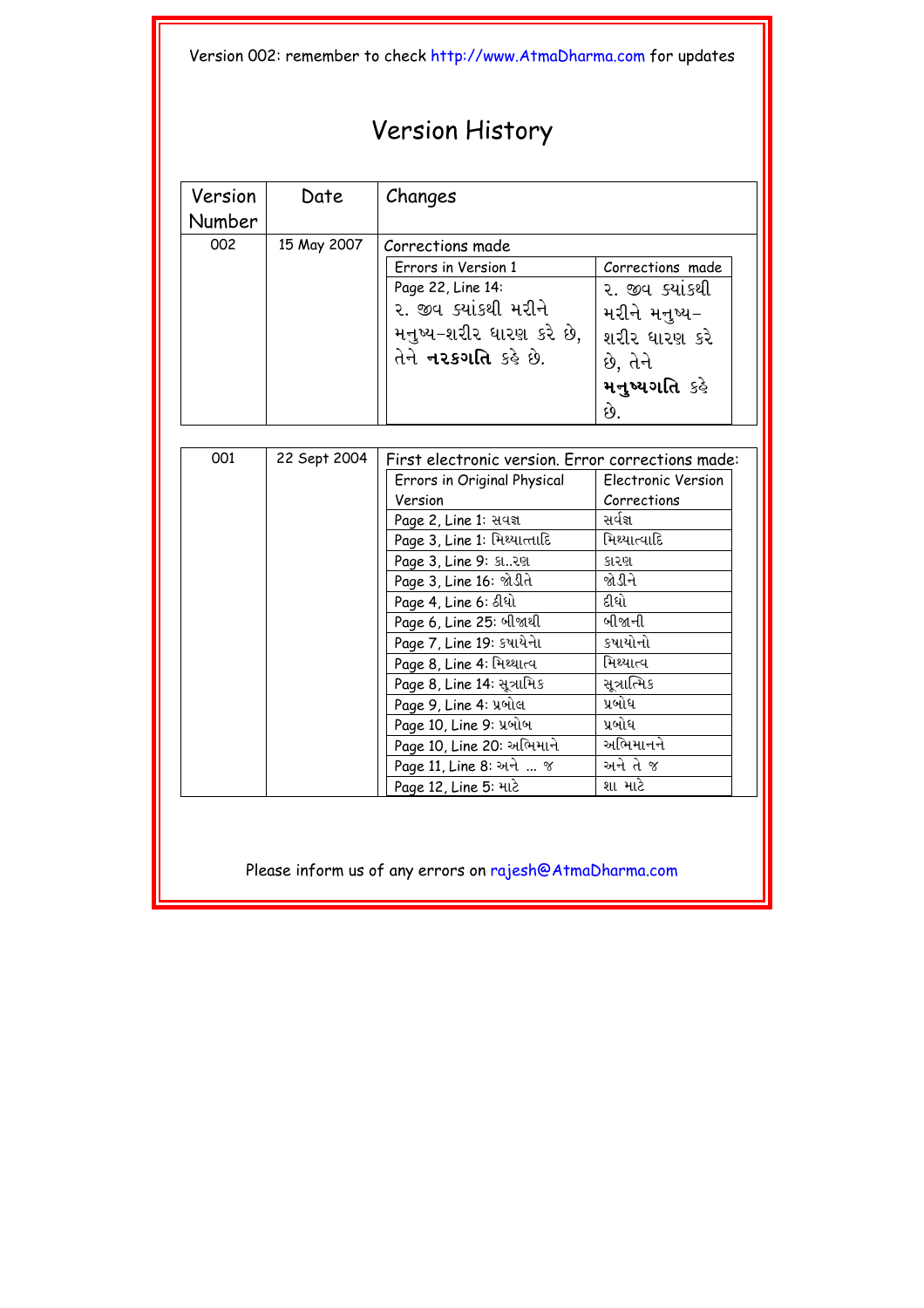| Page 12, Line 8: કષે          | કસે              |
|-------------------------------|------------------|
| Page 13, Line 2: ઓવેવ         | આવેલ             |
| Page 14, Line 20: 01.91       | ઊભી              |
| Page 14 , line 21 આપણી        | આપની             |
| Page 14, Line 23: Elluti      | છાપામાં          |
| Page 15, Line 6: મૂખ્યા       | ભૂખ્યા           |
| Page 15, Line 10: તયારી       | તૈયારી           |
| Page 17, Line 2: યંત્ર જોવાથી | યંત્ર થી જોવાથી  |
| Page 18 Line 8: સિંઘ્ધપદ      | સિઘ્ધપદ          |
| Page 19, Line 2: ધારણ રે      | ધારણ કરે         |
| Page 21, line 9 માયાચાળ       | માયાચાર          |
| Page 22, Line 3: શભ           | શુભ              |
| Page 22, Line 5: જોઈઓ         | જોઈએ             |
| Page 25, Line 2: yavel        | પુદ્ગલ           |
| Page 26, Line 14: ssell       | કેટલા            |
| Page 27, Line 15: પુદ્ગવ      | પુદ્ગલ           |
| Page 29, Line 3: સમજાવી       | સમજાતી           |
| Page 29, Line 18: અતિવી       | અતિવીર           |
| Page 29, Line 22: બવવાન       | બળવાન            |
| Page 29, Line 22: રાગદ્વષ     | રાગદેષ           |
| Page 31, Line 1: જિક્ષક       | શિક્ષક           |
| Page 33, Line 11 addition     | જા વાણી કે જ્ઞાન |
|                               | તૈ સૂઝે          |
|                               | લો કાલો ક,       |
|                               |                  |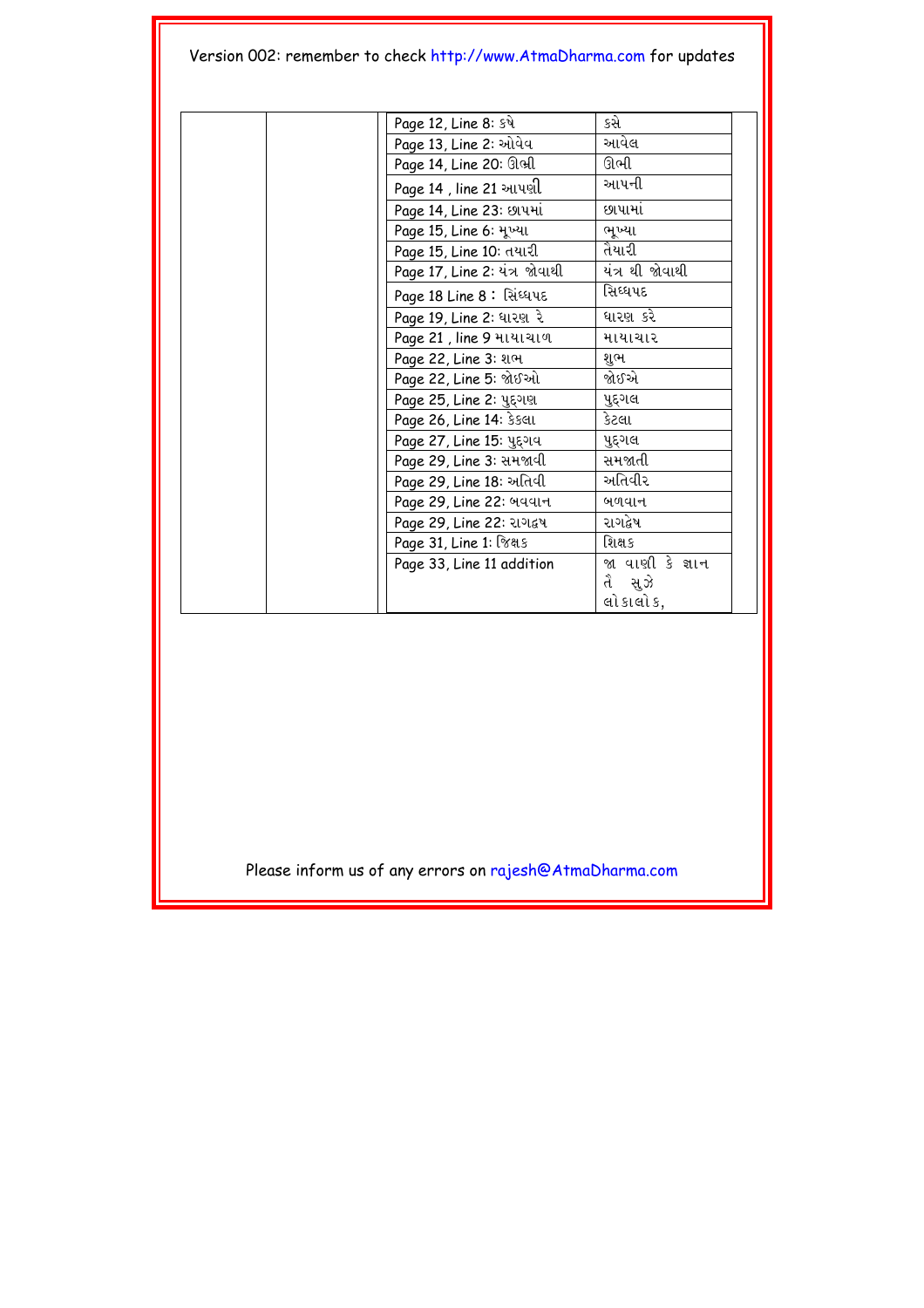$\mathcal{R}$  all  $\mathcal{R}$  and  $\mathcal{R}$  and  $\mathcal{R}$  and  $\mathcal{R}$  and  $\mathcal{R}$ 

```
yथभावृत्ति (हिन्दी) : y, y00 (१८६८)
દ્વિતીયાવૃત્તિ ( હિન્દી ) : ૫,૫૦૦ ( ૧૯૭૦ )
તૃતીયાવૃત્તિ ( હિન્દી ) : ૧૧,૦૦૦ ( ૧૯૭૦ )
ચોથી આવૃત્તિ (હિન્દી): ૧૧,૦૦૦ (૧૯૭૨)
પાંચમી આવૃત્તિ ( હિન્દી) : 11,000 (1૯૭૩)
છઠ્ઠી આવૃત્તિ ( હિન્દી ) : ૧૧,૦૦૦ ( ૧૯૭૫ )
સાતમી આંવૃત્તિ (હિન્દી) : ૭,૦૦૦ (૧૯૭૮)
આઠમી આવત્તિ ( હિન્દી ) : ૧૧,૦૦૦ (૧૯૮૦ )
\pi44 આવતિ (હિન્દી): ૧૦.૦૦૦ (૧૯૮૨)
દશમી આવૃત્તિ ( હિન્દી ) : ૧૦,૨૦૦ ( ૧૯૮૩ )
પ્રથમાવૃત્તિ (ગુજરાતી) : ૫,૦૦૦ (સન ૧૯૭૧)
દ્વિતીયાવૃત્તિ (ગુજરાતી) : ૫,૦૦૦ (સન ૧૯૭૪)
તતીયાવૃત્તિ (ગુજરાતી) : 3,000 (સન ૧૯૮૫)
```

```
HSS:મનીષ કલ્યાણભાઇ શ્રોફ
એન. કે. પ્રિન્ટર્સ,
મીરઝાપર. દીનબાઇ ટાવર પાસે.
અમદાવાદ.
fil = 363108
```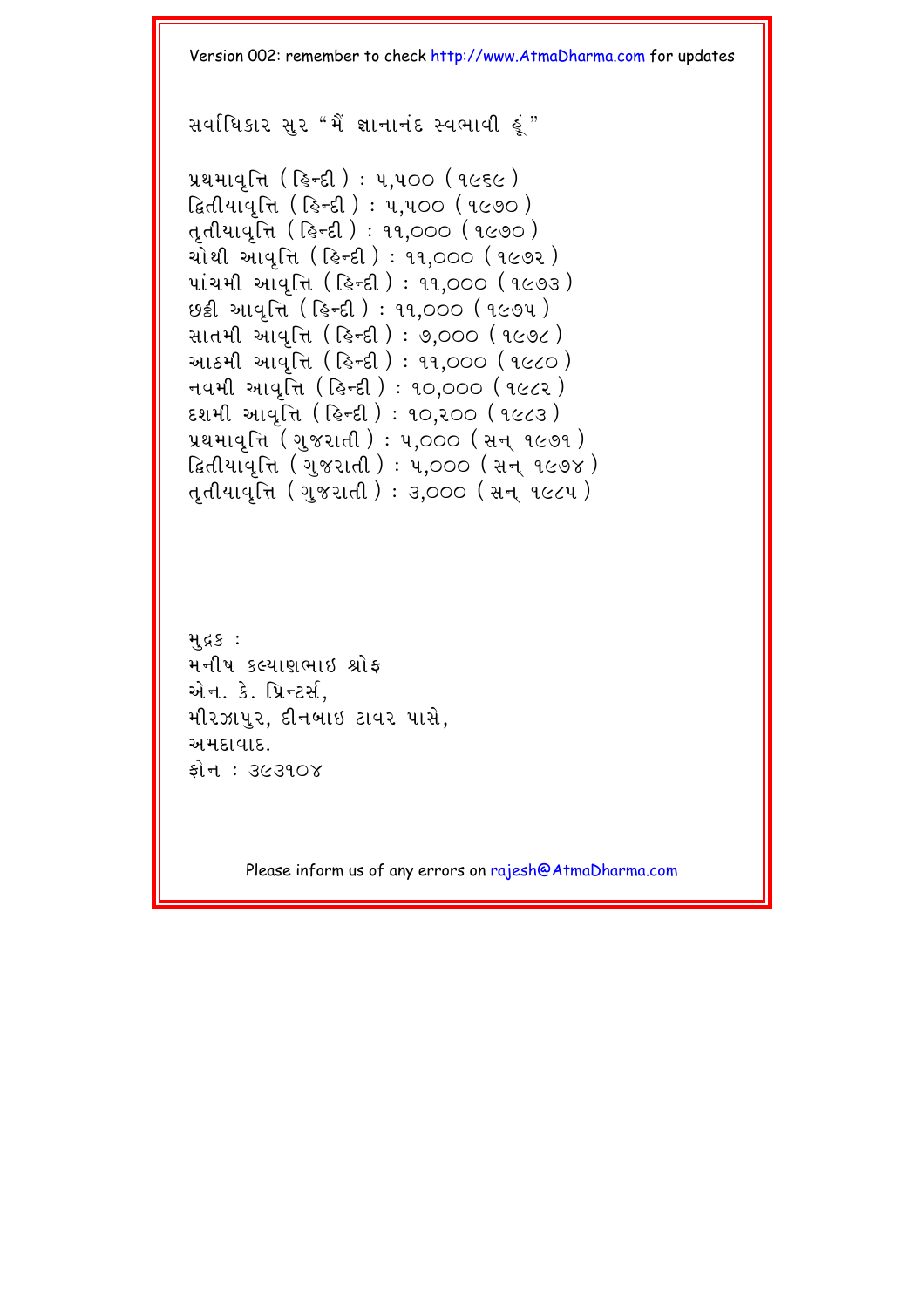### વિષય-સુચી

| ક્રમ         | પાઠનું નામ     | પૃ ષ્ઠાં ક |
|--------------|----------------|------------|
| ٩.           | દેવ−સ્તુતિ     | ٩.         |
| ર.           | પાપ            | પ          |
| З.           | કષાય           | $\epsilon$ |
| $\chi$ .     | સદાચાર         | qз         |
| પ.           | ગતિ            | 9<         |
| ξ.           | દ્રવ્ય         | 53         |
| ৩.           | ભગવાન મહાવીર   | २८         |
| $\epsilon$ . | જિનવાણી−સ્તુતિ | 33         |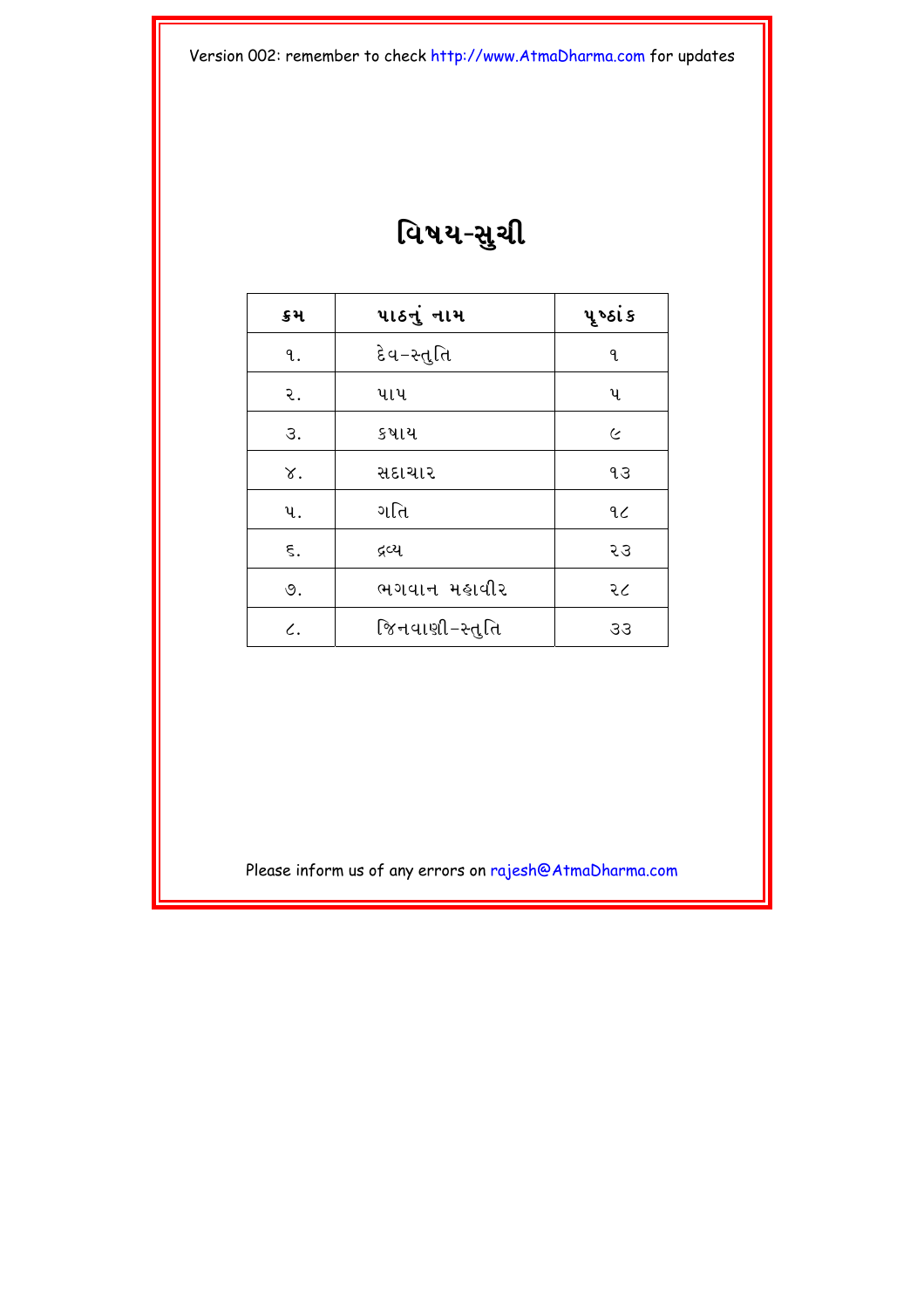<span id="page-6-0"></span>us used |<br>Eq 2 del

વીતરાગ સર્વજ્ઞ હિતંકર, ભવિજનકી અબ પરો આશ; જ્ઞાનભાનુકા ઉદય કરો, મમ મિથ્યાતમ કા હોય વિનાશ. જીવોંકી હુમ કરૂણા પાલે, જુઠ વચન નહીં કહેં કદા; ૫૨ધન કબહું ન હરહું સ્વામી, બ્રહ્મચર્ય વ્રત રખેં સદા. તૃષ્ણા લોભ બઢે ન હમારા, તોષ સુધા નિત પિયા કરેં; શ્રી જિનધર્મ હમારા પ્યારા, તિસકી સેવા કિયા કરેં. દર ભગાવેં બુરી રીતિયાં, સુખદ રીતિકા કરે પ્રચાર; મેલ મિલાપ બઢાવેં હુમ સબ, ધર્મોન્નતિકા કરેં પ્રચાર. સુખ દુઃખમેં હુમ સમતા ધારે; રહે અચલ જિમિ સદા અટલ; ન્યાય-માર્ગકો લેશ ન ત્યાગેં. વૃદ્ધિ કરેં નિજ આતમબલ. અષ્ટ કરમ જો દુઃખ હેતુ હેં, તિનકે ક્ષયકા કરેં ઉપાય; નામ આપકા જપેં નિરંતર, વિઘ્ન શોક સબ હી ટલ જાય. આતમ શુદ્ધ હુમારા હોવે, પાપ મૈલ નહિં ચઢે કદા; વિદ્યાકી હો ઉન્નતિ હમમેં, ધર્મ જ્ઞાન હુંબઢે સદા. હાથ જોડકર શીશ નવાવે, તુમ કો ભવિજન ખડે ખડે; યહુ સબ પુરો આશુ હુમારી, ચરણ શરણમેં આનુ પડે.

Please inform us of any errors on rajesh@AtmaDharma.com

9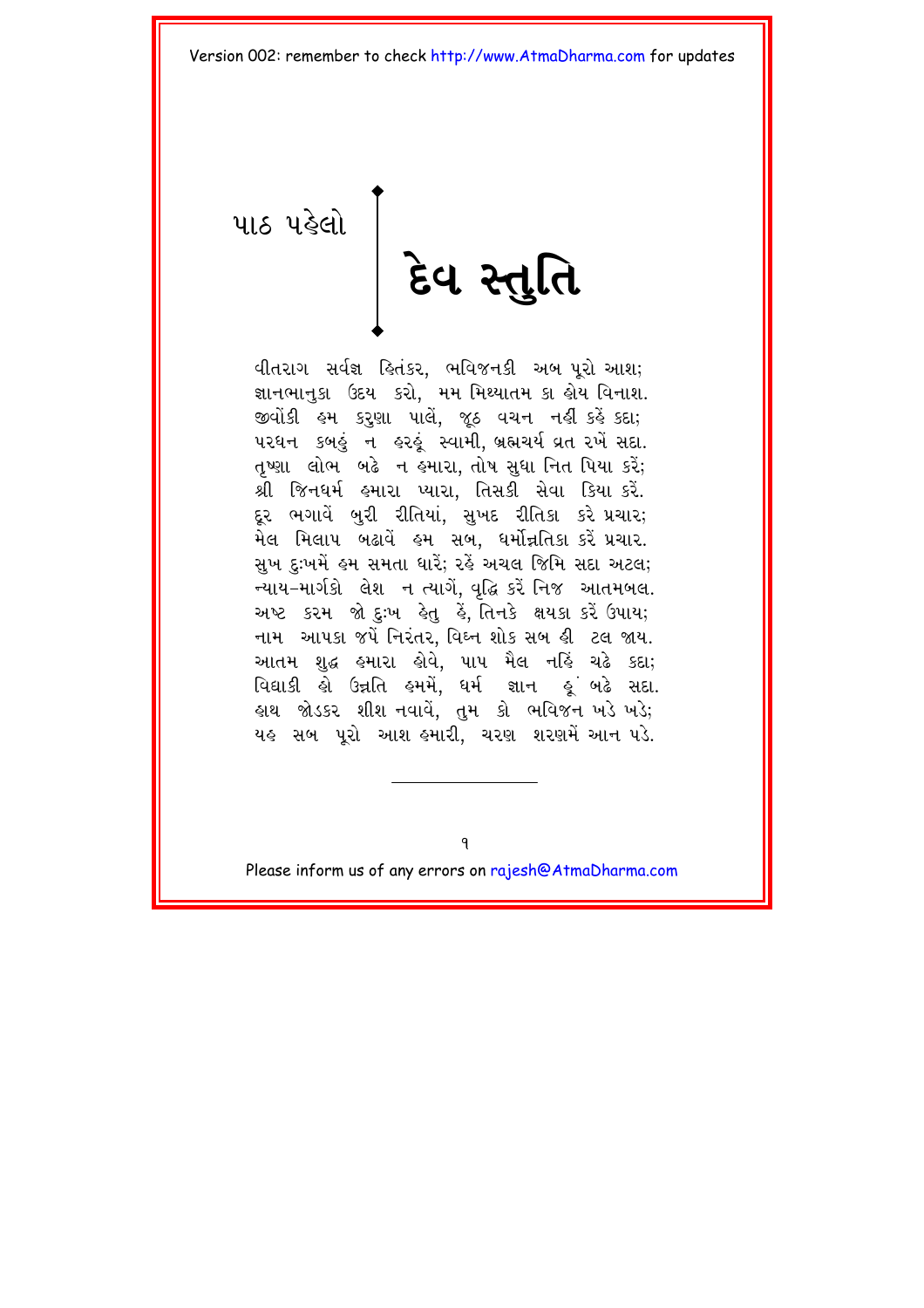

#### દેવ-સ્તુતિનો સારાંશ **e**

આ સ્તુતિ સાચા દેવની છે. જે વીતરાગ, સર્વજ્ઞ અને હિતનો ઉપદેશ કરનાર હોય તેને સાચા દેવ કહે છે. જે રાગ-દેષ રહિત હોય તે વીતરાગ છે અને જે લોકાલોકના સમસ્ત પદાર્થોને એક સાથે જાણે છે તે જ સર્વજ્ઞ છે. આત્મહિતનો ઉપદેશ આપનાર હોવાથી વીતરાગ સર્વજ્ઞને હિતોપદેશી કહેવામાં આવે છે.

ભવ્ય જીવ, વીતરાગ ભગવાનને પ્રાર્થના કરતાં સૌથી પહેલા એ જ કહે છે કે હં મિથ્યાત્વનો નાશ અને સમ્યગ્જ્ઞાનને પ્રાપ્ત કરૂં કારણ કે મિથ્યાત્વનો નાશ કર્યા વિના ધર્મની શરૂઆત જ થતી નથી.

ત્યાર પછી તે પોતાની ભાવના વ્યક્ત કરતાં કહે છે કે મારી પ્રવૃત્તિ પાંચે પાપ અને કષાયો રૂપ ન થાય. હું હિંસા ન કરું, જૂઠું ન બોલું, ચોરી ન કરું, કુશીલનું સેવન ન કરું અને લોભને વશ થઈને પરિગ્રિ સંગ્રહ ન કરું, સદા સંતોષ ધારણ કરીને રહું અને મારૂં જીવન ધર્મની સેવામાં વર્ત્યા કરે.

२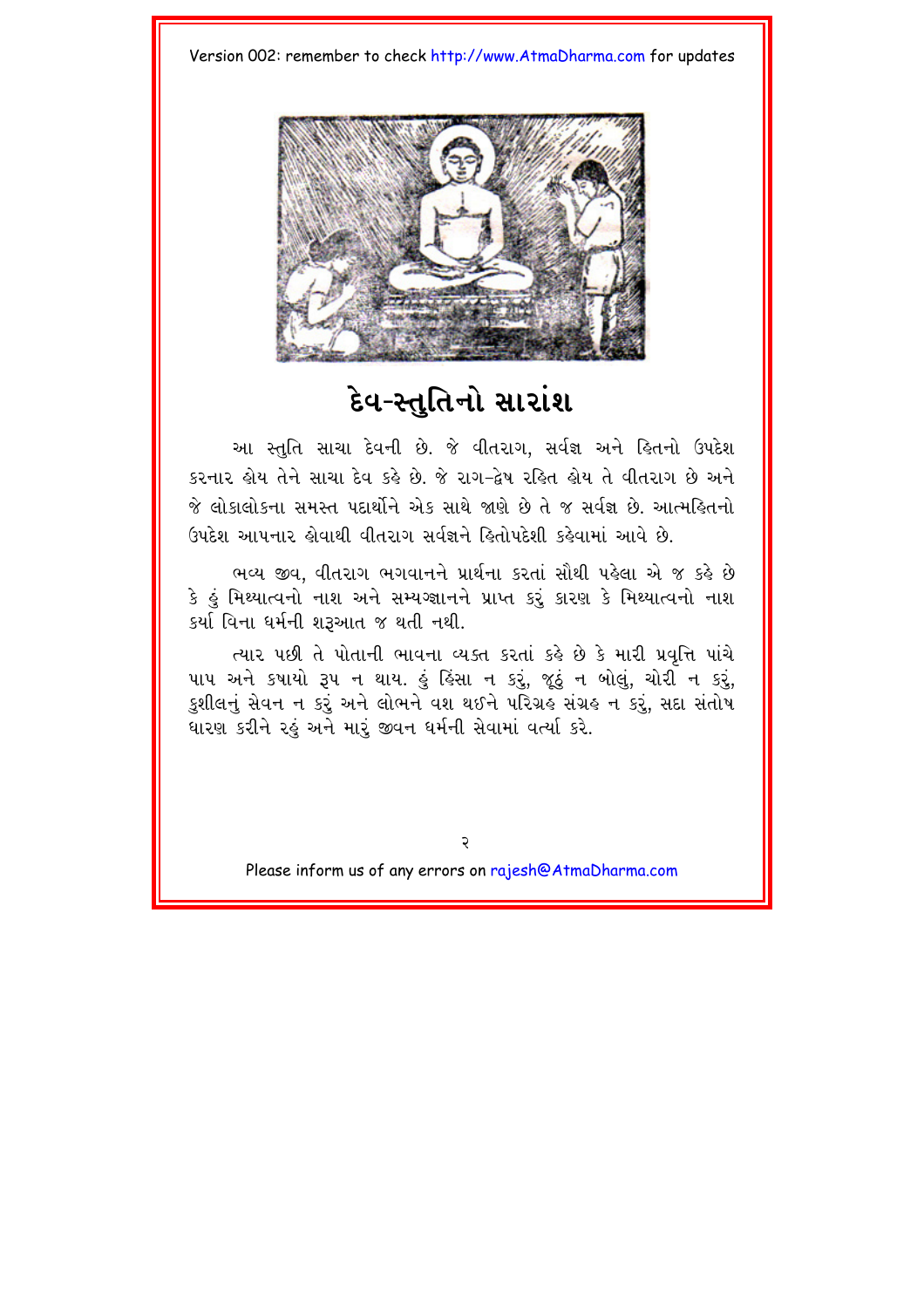અમે ધર્મના નામે ચાલતી કુરીતિઓ, ગૃહિત મિથ્યાત્વાદિ અને સામાજિક કરિવાજો દર કરીને ધાર્મિક અને સામાજિક ક્ષેત્રમાં સાચી પરંપરાઓનું નિર્માણ કરીએ અને પરસ્પર ધર્મ પ્રેમ રાખીએ.

અમે સુખમાં પ્રસન્ન થઈને ફૂલાઈ ન જઈએ અને દુઃખ જોઈને ગભરાઈ ન જઈએ. બન્નેય સ્થિતિમાં ધીરજથી કામ લઈને સમતાભાવ રાખીએ અને ન્યાયના રસ્તે ચાલીને નિરન્તર આત્મબળની વૃદ્ધિ કરતા રહીએ.

આઠેય કર્મ દુઃખનાં નિમિત્ત છે, કોઈ પણ શુભાશુભ કર્મ સુખનું કારણ નથી, તેથી અમે એના નાશનો ઉપાય કર્યા કરીએ. આપનું સદા સ્મરણ રાખીએ જેથી સન્માર્ગમાં કાંઈ વિઘ્ન કે બાધા ન આવે.

હે ભગવાન! અમે બીજં કાંઈ ઈચ્છતા નથી. અમે તો માત્ર એટલ<mark>ં</mark> જ ઈચ્છીએ કે અમારો આત્મા પવિત્ર થઈ જાય અને તેને લૌકિક વિદ્યાની ઉન્નતિ સાથે જ અમારૂં ધર્મનું જ્ઞાન (તત્ત્વનું જ્ઞાન ) નિરન્તર વધતું રહે.

અમે બધા ભવ્ય જીવો ઊભા રહીને. હાથ જોડીને આપને નમસ્કાર કરીએ છીએ. અમે તો આપના ચરણ-શરણમાં આવ્યા છીએ. અમારી ભાવના અવશ્ય પર્ણ થાવ.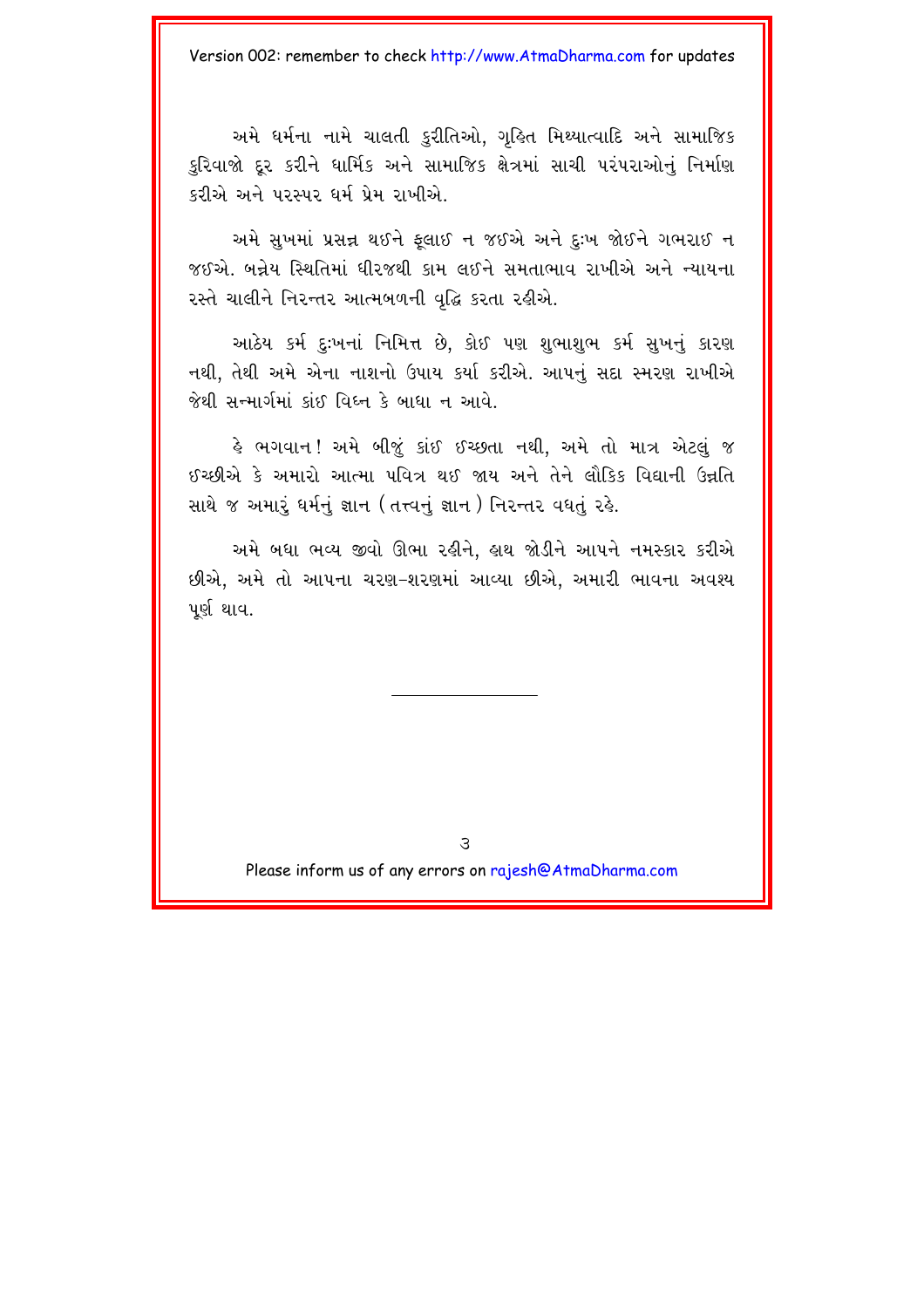#### $9.81 -$

- આ સ્તુતિ કોની છે? સાચા દેવ કોને કહે છે?  $9<sub>1</sub>$
- ૨. પુરેપુરી સ્તુતિ સંભળાવો અથવા લખો.
- આ સ્તુતિનો ભાવાર્થ તમારા શબ્દોમાં લખો.  $\mathcal{S}_{\mathcal{L}}$
- $\times$  નીચેની લીટીઓનો અર્થલખો-" જ્ઞાન ભાનકા ઉદય કરો. મમ મિથ્યાતમકા હોય વિનાશ." "દર ભગાવે બુરી રીતિયાં, સુખદ રીતિકા કરે પ્રચાર." " અષ્ટ કરમ જો દઃખ હેત હૈ. તિનકે ક્ષયકા કરેં ઉપાય."

#### પાઠમાં આવેલાં સત્રાત્મક સિદ્ધાન્ત વાકય.

- ૧. જે વીતરાગ, સર્વજ્ઞ અને હિતોપદેશક હોય તે જ સાચા દેવ છે.
- ૨. જે રાગ-દેષથી રહિત હોય તે જ વીતરાગ છે.
- ૩. જે લોકાલોકના સમસ્ત પદાર્થોને એક સાથે જાણતા હોય. તે જ સર્વજ્ઞ છે.
- ૪. આત્માને હિતકારી ઉપદેશ આપનાર હોવાથી તે જ વીતરાગ, સર્વજ્ઞ અને હિતોપદેશક છે
- ૫. મિથ્યાત્વનો નાશ કર્યા વિના ધર્મની શરૂઆત થતી નથી.
- ૬. આઠેય કર્મ દઃખના નિમિત્ત છે. કોઈપણ શભાશભ કર્મ સખનં કારણ નથી.
- ૭. જ્ઞાની ભક્ત આત્માની શુદ્ધિ સિવાય બીજું કાંઈ ચાહતા નથી.

#### \*\*\*\*\*\*

 $\times$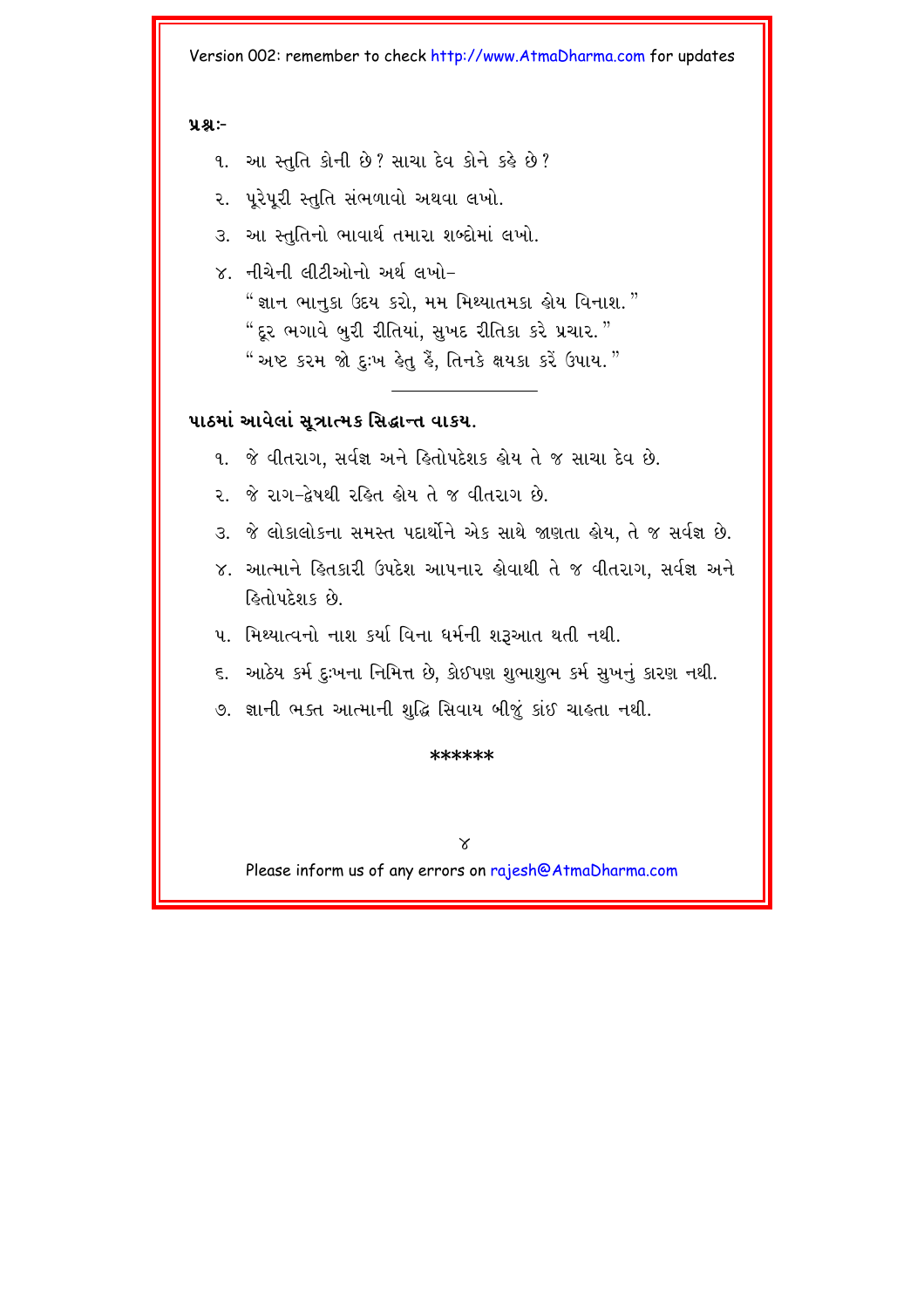<span id="page-10-0"></span>**pa@ bIÔe**  <u>.</u><br>પાપ

- પુત્ર- પિતાજી, લોકો કર્લ છે કે લોભ પાપનો બાપ છે, તો એ લોભ સૌથી મોટું પાપ હશે ?
- પિતા–ના બેટા, સૌથી મોટું પાપ તો મિથ્યાત્વ છે. તેને વશ થઈને જીવ ઘોર પાપ કરે છે.
- પુત્ર– પાંચ પાપોમાં તો એનું નામ નથી. તે (પાંચ પાપ ) નાં નામ તો મને યાદ છે– હિંસા, જૂઠું, ચોરી, કુશીલ અને પરિગ્રહ.
- પિતા-ઠીક છે બેટા, પરંતુ લોભનું નામ પણ આ (પાંચ) પાપમાં નથી છતાં તેને વશ થઈને લોકો પાપ કરે છે. તેથી તો એને પાપનો બાપ કહ્યો છે; તેવી જ રીતે મિથ્યાત્વ તો એવું ભયંકર પાપ છે કે જેના છુટયા વિના સંસાર ભ્રમણ છૂટતું જ નથી.
- પત્ર– એમ કેમ?
- પિતા-ઊલટી માન્યતાનું નામ જ મિથ્યાત્વ છે. જ્યાં સુધી માન્યતા જ ઊલટી રહે ત્યાં સુધી જીવ પાપ કેવી રીતે છોડે?
- પુત્ર- તો સાચી વાત સમજવી તેનું જ નામ મિથ્યાત્વનો ત્યાગ છે?
- પિતા–હા, જ્યારે આ જીવ (આત્મા) પોતાના આત્માને ઓળખી લેશે તો બીજાં પાપ પણ છોડવા માંડશે.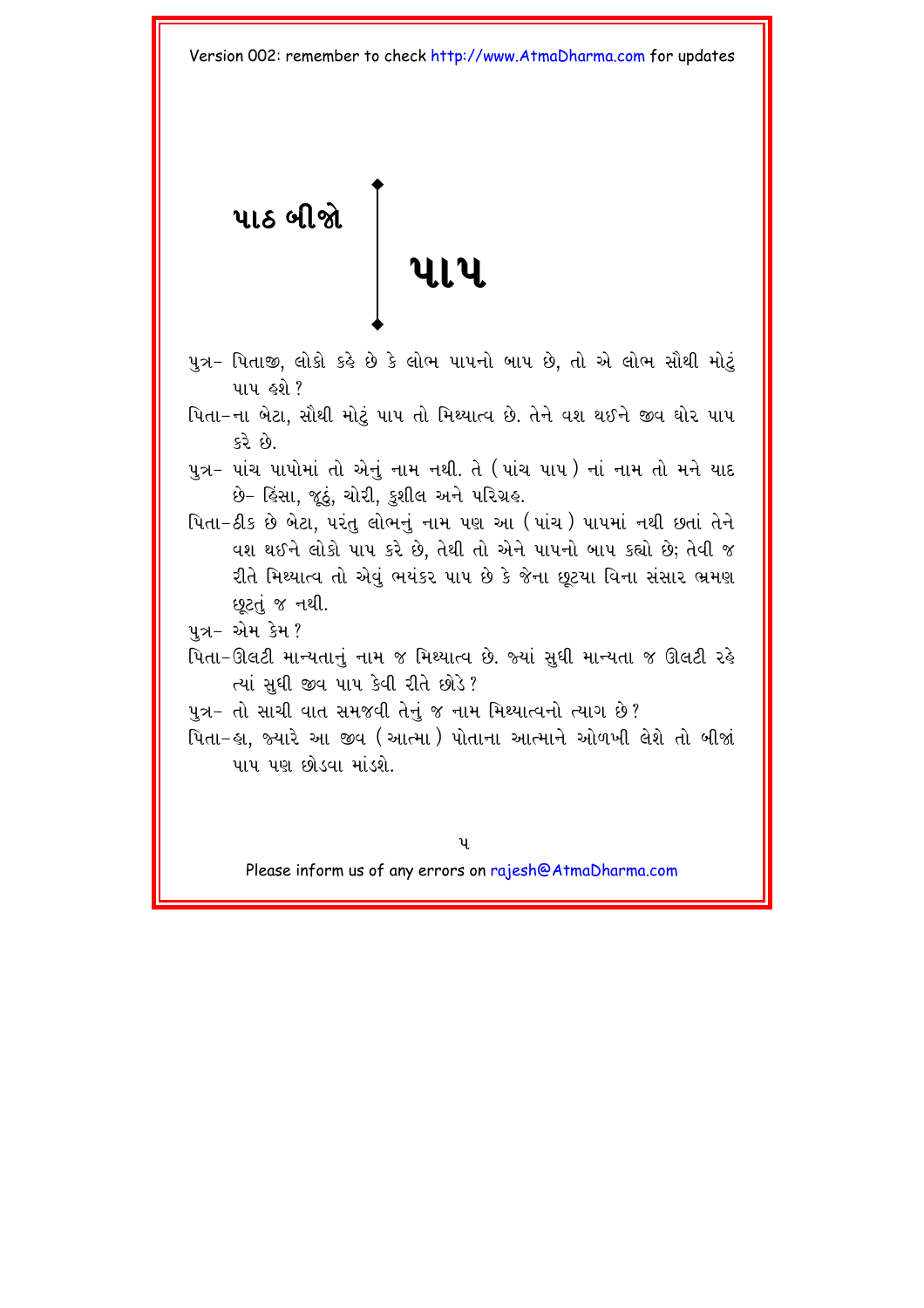- પુત્ર- કોઈ જીવને હેરાન કરવો, મારવો, તેનું દિલ દુખાવવું તે જ હિંસા છે ને?
- પિતા-લા. દનિયા તો માત્ર તેને જ હિંસા કહે છે પણ પોતાના આત્મામાં જે મોલ. રાગ, દ્વેષ ઉત્પન્ન થાય છે તે પણ કિંસા છે, તેની ખબર એને નથી.
- પુત્ર– હૈ! તો પછી ગુસ્સો કરવો અને લોભ કરવો વગેરે પણ હિંસા હશે?
- પિતા–બધા જ કપાય ભાવહિંસા છે. કપાય અર્થાત્ મોહ–રાગ–દ્વેષને જ ભાવહિંસા કહે છે. બીજાને હેરાન કરવા, મારવા – એ તો દ્રવ્યહિંસા છે.
- પુત્ર- જેવું દેખ્યું, જાણ્યું અને સાંભળ્યું હોય તે જ પ્રમાણે ન કહેવું તે જૂઠું છે, એમાં સાચી સમજણની શી જરૂર છે?
- પિતા-જેવું દેખ્યું, જાણ્યું અને સાંભળ્યું હોય તે જ પ્રમાણે ન કહેતાં બીજી રીતે કહેવું તે તો જૂઠું છે જ. પરંતુ જ્યાં સુધી આપણે કોઈ વાતને સાચી સમજીએ નહિ ત્યાં સુધી આપણું કથન સાચું કેવી રીતે હોય ?
- પુત્ર- જેવું દેખ્યું, જાણ્યું અને સાંભળ્યું તે પ્રમાણે કહી દીધું, બસ પછી છૂટાં.
- મિતા-ના. આપણે કોઈ અજ્ઞાની પાસેથી સાંભળ્યં લેય કે હિંસામાં ધર્મ થાય છે. તો શું હિંસામાં ધર્મ માની લેવો તે સત્ય થઈ જાય?

પુત્ર– વાહ, હિંસામાં ધર્મ બતાવે તે સત્ય કેવી રીતે હોય ?

પિતા–તેથી તો કહેવાય છે કે સત્ય બોલતાં પહેલાં સત્યને જાણવું જરૂરી છે.

પુત્ર– કોઈ બીજાની વસ્તુ ચોરી લેવી તે જ ચોરી છે ને ?

6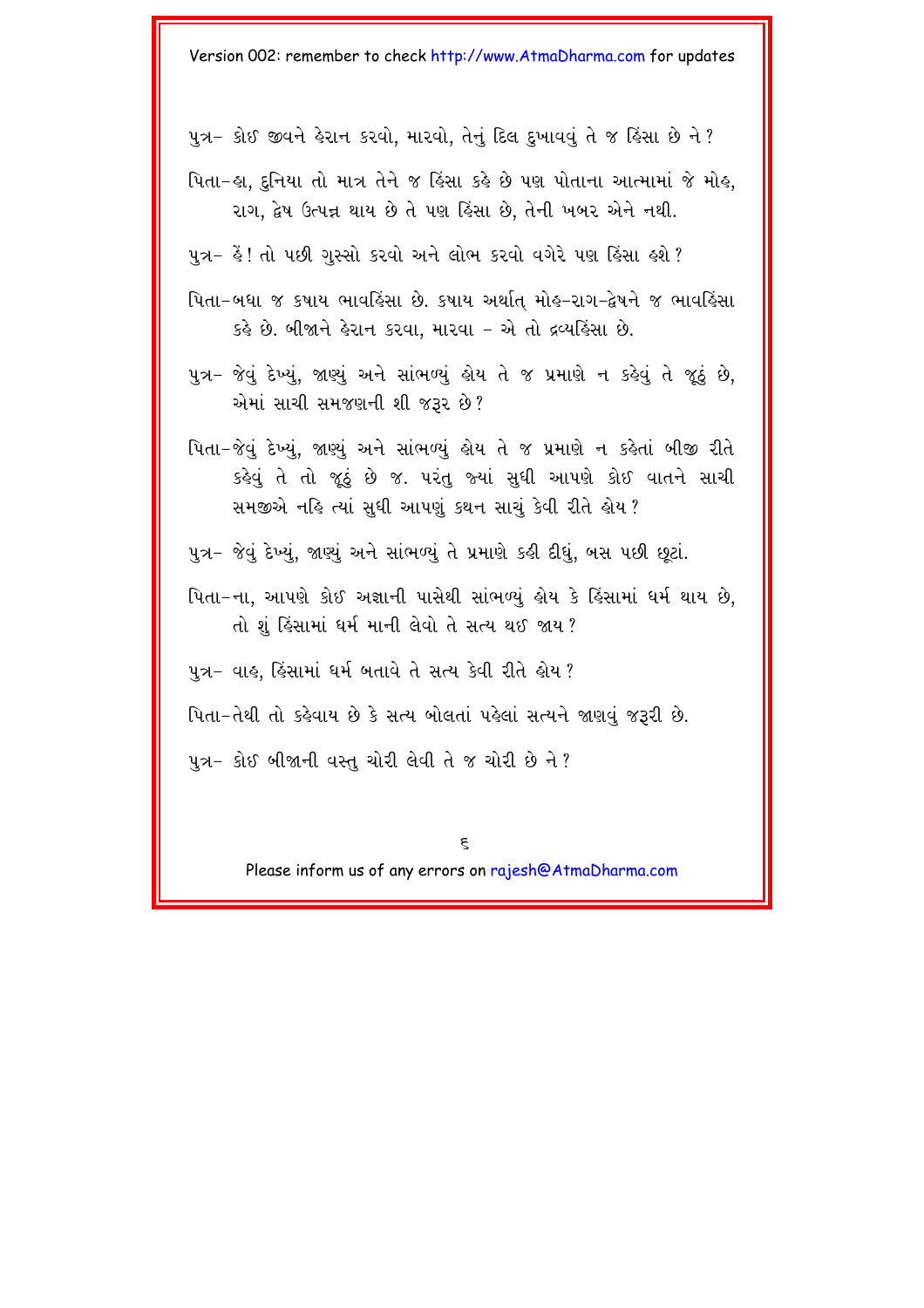- પિતા-હા, કોઈની પડી ગયેલી, ભૂલાઈ ગયેલી, કે રાખેલી વસ્તુ તેની રજા લીધા વિના લઈ લેવી કે લઈને કોઈ બીજાને આપી દેવી એ તો ચોરી છે જ. પણ પર વસ્તુનું ગ્રહણ ન યે થાય પરંતુ તે લેવાનો ભાવ માત્ર થાય તો તે ભાવ પણ ચોરી છે.
- પુત્ર- બરાબર, પણ આ કુશીલ શું ચીજ છે? લોકો કહે છે કે બીજાની મા-બહેનને કુદ્રષ્ટિથી જોવી તે કુશીલ છે. કુદ્રષ્ટિ શું છે?
- પિતા-વિષયની વાસના તે જ કુદ્રષ્ટિ છે. એથી વધારે તમે અત્યારે સમજી નહિ શ કો
- પુત્ર- ઘણા રૂપિયા ભેગા કરવા તે જ પરિગ્રહ છે ને ?
- પિતા-ઘણા રૂપિયા, મકાન વગેરે ભેગા કરવા એ તો પરિગ્રહ છે જ, પણ ખરી રીતે તો તે ભેગા કરવાનો ભાવ, તેના પ્રત્યે રાગ રાખવો અને તેને પોતાનાં માનવાં એ પરિગ્રહ છે. આવી જાતની ઊલટી માન્યતાને મિથ્યાત્વ  $58.9.$
- ૫ત્ર- શંમિથ્યાત્વ પરિગ્રહ છે?
- પિતા-લા. લા. ચોવીસ પ્રકારના પરિગ્રહોમાં સૌથી પહેલો નંબર તો એનો જ આવે છે. પછી ક્રોધ, માન, માયા અને લોભ આદિ કપાયોનો.
- પુત્ર− તો શું કપાય પણ પરિગ્રહ છે?
- પિતા-હા, હા, છે જ. કપાયો હિંસા પણ છે અને પરિગ્રહ પણ છે. ખરી રીતે તો બધાં પાપોનું મૂળ મિથ્યાત્વ અને કપાય જ છે.
- પુત્ર- એનો અર્થ એ થયો કે પાપથી બચવા માટે પહેલા મિથ્યાત્વ અને કપાયો છોડવાં જોઈએ

 $\varphi$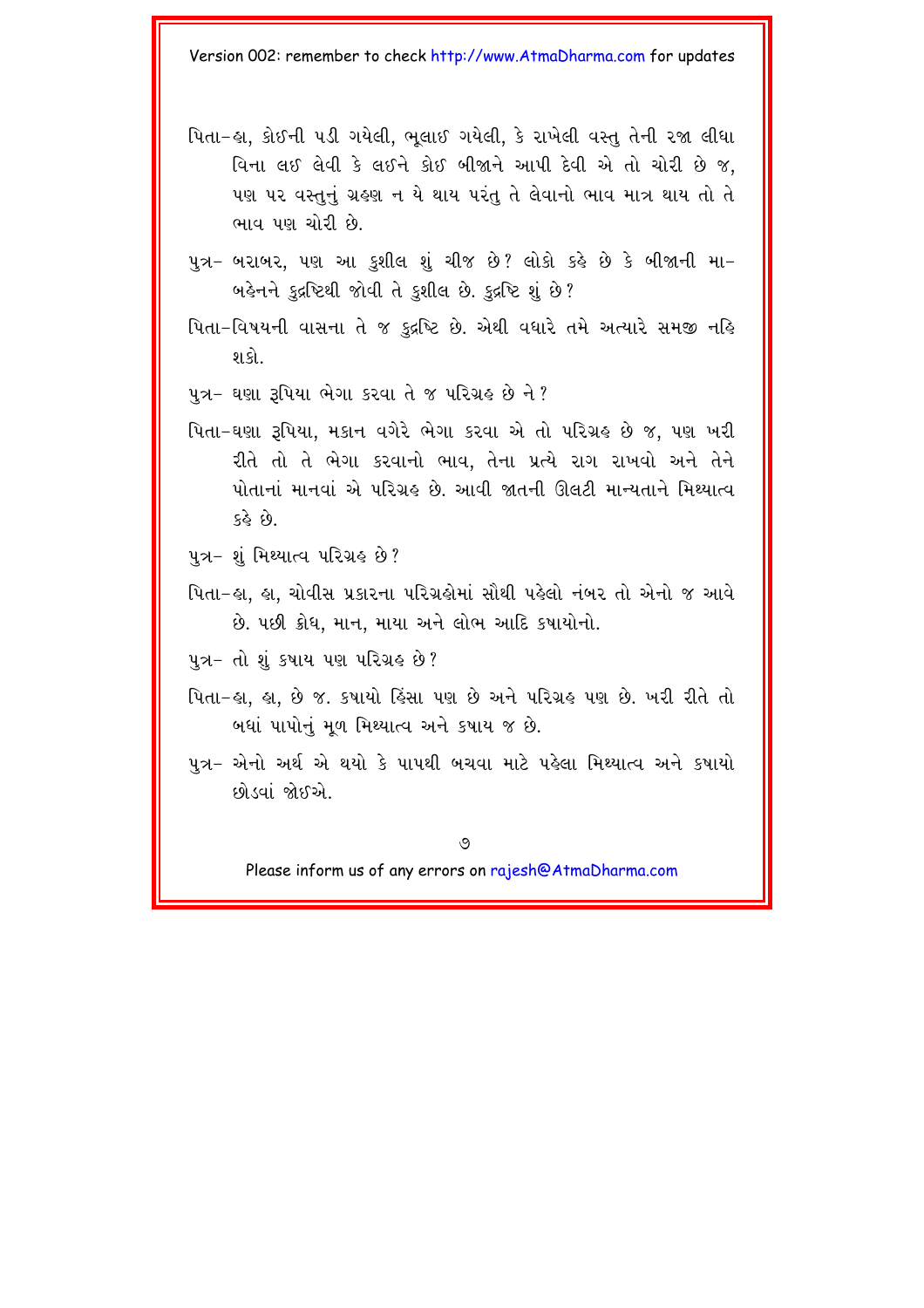પિતા-તમે ખૂબ લેશિયાર છો. સાચી વાત તમારી સમજણમાં બહુ જલદી આવી ગઈ. જીવને જે ખોટા રસ્તે લઈ જાય તેને જ પાપ કહે છે. એક રીતે દઃખનં કારણ ખરાબ કામ તે જ પાપ છે. મિથ્યાત્વ અને કષાયો ખરાબ કામ છે માટે પાપ છે.

 $4.8 -$ 

- ૧. પાપ કેટલાં છે? નામ બતાવો.
- ૨. જીવ ઘોર પાપ કેમ કરે છે?
- ૩. શું સત્યની સમજણ કર્યા વિના સત્ય બોધી શકાય ખરૂં? તર્કસંગત ઉત્તર આપો
- ૪. શંકપાય પરિગ્રહ છે? સ્પષ્ટ કરો.
- ૫. દ્રવ્યકિંસા અને ભાવકિંસા કોને કર્ક છે?
- ૬. પાપથી બચવા માટે શું કરવું જોઈએ ?
- ૭. સૌથી મોટું પાપ કયું છે? શા માટે?

#### \*\*\*\*\*\*

#### પાઠમાં આવેલાં સુત્રાત્મિક સિદ્ધાંત વાક્ય.

- ૧. દઃખનું કારણ એવું ખરાબ કાર્ય જ પાપ છે.
- ૨. મિથ્યાત્વ અને કષાયો દુઃખનાં કારણરૂપ ખરાબ કાર્ય હોવાથી પાપ છે.
- ૩. સૌથી મોટં પાપ તો મિથ્યાત્વ છે.
- $\times$  મિશ્યાત્વને વશુ થઈને જીવ ઘોર પાપ કરે છે
- ૫. મિથ્યાત્વ છટયા વિના ભવ-ભ્રમણ મટતં નથી.
- ૬. ઊલટી માન્યતાનું નામ જ મિથ્યાત્વ છે.
- ૭. સાચી વાત સમજીને તેને માનવી તે જ મિથ્યાત્વનો ત્યાગ છે.
- ૮. આત્મામાં ઉત્પન્ન થતા મોહ, રાગ અને દ્વેષ તે જ ભાવહિંસા છે. બીજાને હેરાન કરવા વગેરે તો દ્રવ્યહિંસા છે.
- ૯. સત્ય બોલતાં પહેલાં સત્યને જાણવું જરૂરી છે.
- ૧૦ મિથ્યાત્વ અને કપાય પરિગ્રહના નામ આપો.
- ૧૧. બધાં પાપોનું મળ મિથ્યાત્વ અને કપાય જ છે.

 $\overline{\mathcal{L}}$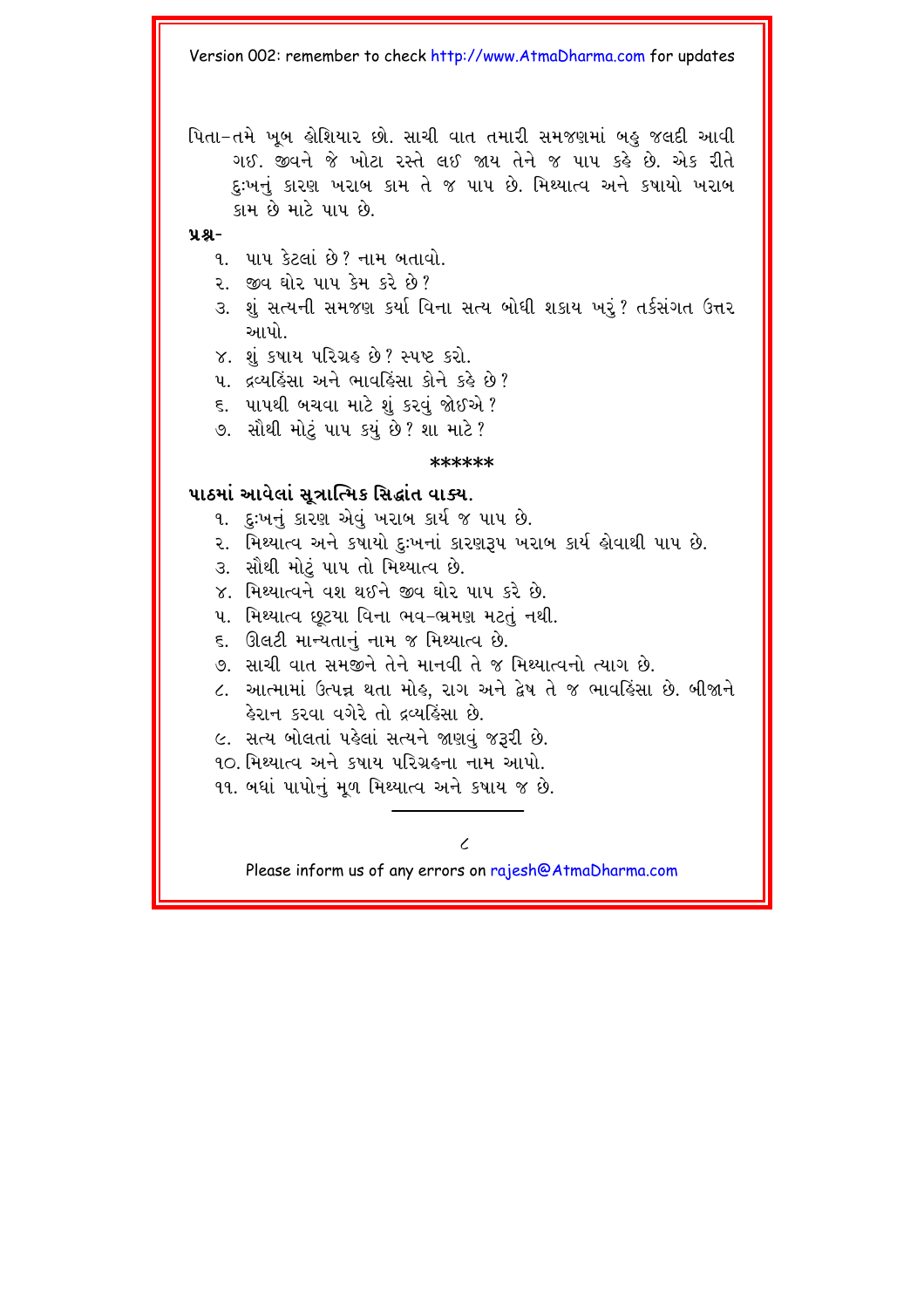<span id="page-14-0"></span><mark>પાઠ ત્રીજ</mark>ો |<br>| ક**ષાય** 

સુબોધ-ભાઈ, તમે તો કહેતા હતા કે આત્મા માત્ર જાણે-દેખે છે, પણ શું આત્મા ક્રોધ નથી કરતો, છળ-કપટ નથી કરતો?

- પ્રબોધ- હા, હા જરૂર કરે છે. ૫ણ જેવો આત્માનો સ્વભાવ જાણવા-દેખવાનો છે, તેવો આત્માનો સ્વભાવ ક્રોધ આદિ કરવાનો નથી. કષાય તો એનો વિભાવ છે, સ્વભાવ નથી.
- સબોધ-આ વિભાવ શું છે?
- પ્રબોધ- આત્માના સ્વભાવના વિપરીત ભાવને વિભાવ કહે છે.
- સુબોધ- રાગ-દ્વેષ શું વસ્તુ છે?
- પ્રબોધ- જ્યારે આપણે કોઇને સારૂં જાણીને ચાહવા લાગીએ છીએ તો તે રાગ કહેવાય છે અને જ્યારે કોઇને ખરાબ જાણીને દૂર કરવા ઇચ્છીએ છીએ, તો તે દેષ કહેવાય છે.

 $\epsilon$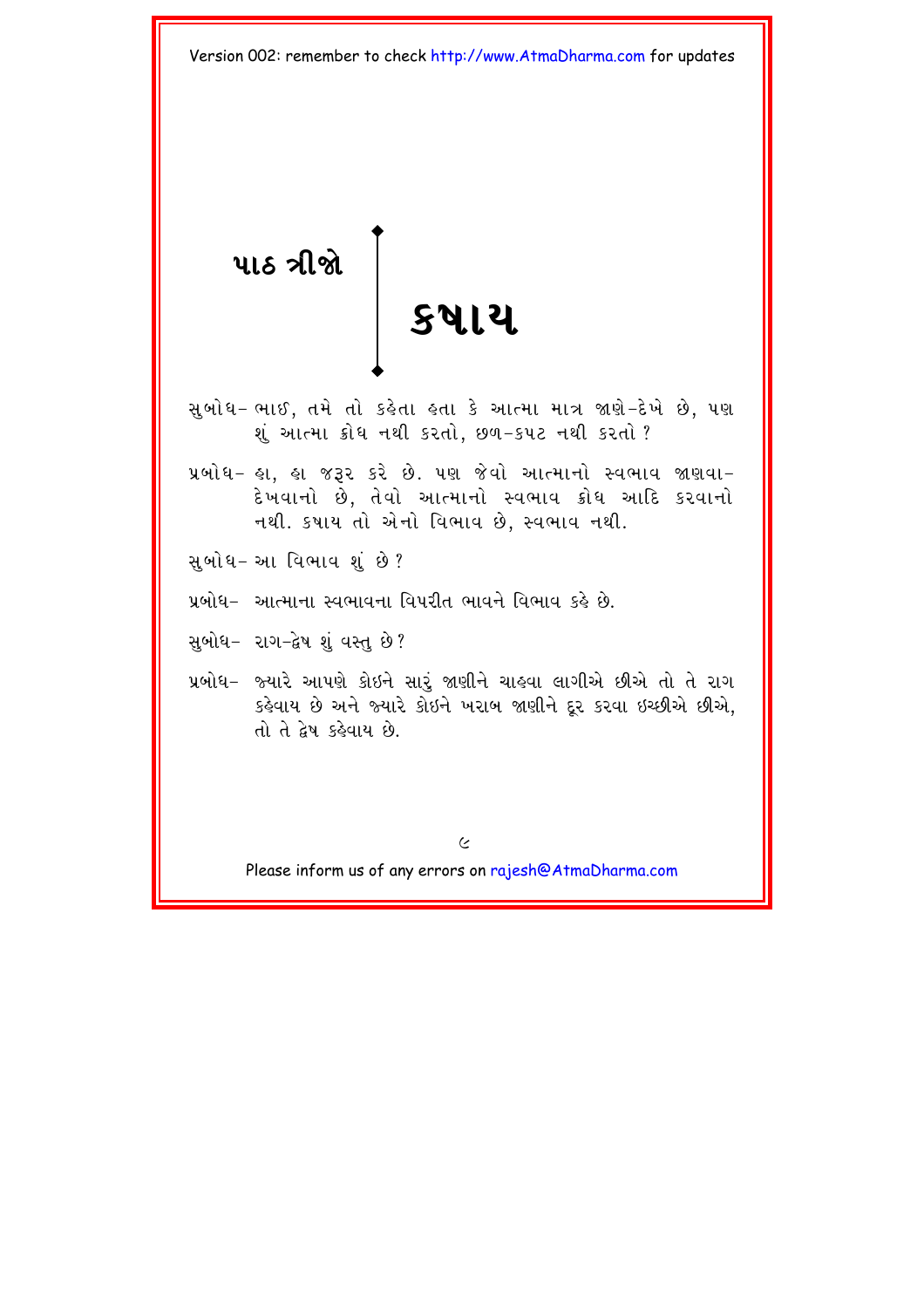સબોધ- અને કપાય?

- પ્રબોધ- તમે દિવસ અને રાત કપાય તો કરો છો અને એ શું વસ્તુ છે તેટલું પણ જાણતા નથી ? કપાય રાગ-દેષનું જ બીજું રૂપ છે. આત્માને જે કસે અર્થાત્ દુઃખ દે, તેને જ કપાય કહે છે. એક રીતે જોતાં આત્મામાં ઉત્પન્ન થતા વિકાર, મોલ્-રાગ-દ્વેષ જ કપાય છે અથવા જેનાથી સંસારની પ્રાપ્તિ થાય તે જ કપાય છે.
- સબોધ- એ કપાય કેટલા છે?
- પ્રબોધ- કપાયના ચાર પ્રકાર છે. ક્રોધ, માન, માયા, લોભ.
- સુબોધ- ઠીક, તો આપણે જે ગુસ્સો કરીએ છીએ તેને જ ક્રોધ કહેતા હશે ?
- $y$ બોધ- હા, ભાઇ! એ ક્રોધ બહુ ખરાબ વસ્તુ છે.
- સુબોધ- તો આપણને એ ક્રોધ આવે છે જ શા માટે?
- પ્રબોધ- મુખ્યપણે જ્યારે આપણને એમ લાગે છે કે આણે મારૂં બૂરૂં કર્યુ ત્યારે આત્મામાં ક્રોધ ઉત્પન્ન થાય છે. એવી રીતે જ્યારે આપણે એમ માની લઇએ છીએ કે દુનિયાની વસ્તુઓ મારી છે, હું એનો સ્વામી છું, ત્યારે માન થઇ જાય છે.
- સુબોધ $-$  એ માન શું છે?
- પ્રબોધ- અભિમાનને જ માન કહે છે. લોકો કહે છે કે આ બહુ અભિમાની છે, એને પોતાના ધન અને શક્તિનું બહુ અભિમાન છે. પૈસા, શરીર વગેરે બાહ્ય પદાર્થી ટકનાર તો છે નહિ, આપણે નકામા જ અભિમાન કરીએ દ9ીએ..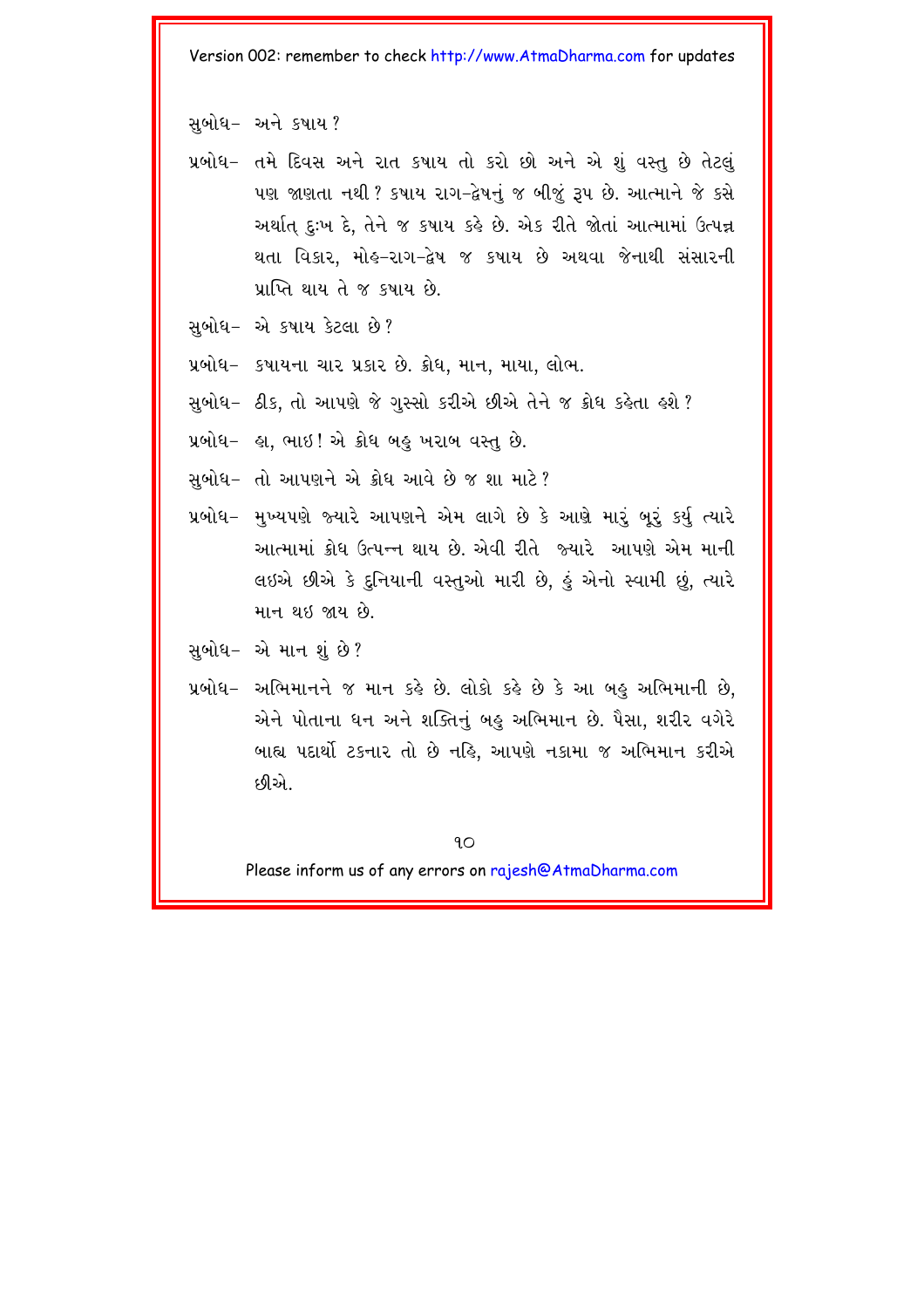સબોધ- કેટલાક માણસો છળ-કપટ ખબ કરે છે.

- પ્રબોધ- હા ભાઇ, તે પણ કપાય છે, તેને જ માયા કહે છે. કહેવાય છે કે માયા  $s$ રનાર મરીને પશુ થાય છે. માયા કરનાર જીવના મનમાં કાંઇ બીજું ક્ષેય છે, તે કહે છે કાંઇ બીજૂં જ અને કરે છે તેનાથી પણ જુદું. લોભી જીવોને છળ-કપટ ઘણું હોય છે.
- સબોધ- લોભ કપાય વિષે પણ કાંઇક બતાવો.
- પ્રબોધ- એ બહુ ભયાનક કપાય છે, અને તે જ પાપનો બાપ કહેવામાં આવે છે. કોઇ ચીજ જોઇ કે એ ચીજ મને મળી જાય એમ જ લોભી હમેશાં વિચાર્યા કરે છે.
- સબોધ- કપાય ખરાબ વસ્તુ છે એ તો બધું બરાબર છે પણ પ્રશ્ન તો એ છે કે  $\omega$  ઉત્પન્ન કેમ થાય છે અને કેવી રીતે મટે?
- $y$ બોધ- મિથ્યાત્વ (ઊંધી માન્યતા) ને લીધે પર પદાર્થ કાં તો ઇષ્ટ (અનુકુળ) અથવા અનિષ્ટ (પ્રતિકૂળ) લાગે છે, મુખ્યપણે તેથી જ કપાય ઉત્પન્ન થાય છે. જ્યારે તત્ત્વજ્ઞાનના અભ્યાસ વડે ૫૨ પદાર્થ ન તો અનકળ લાગે અને ન પ્રતિકળ લાગે ત્યારે મખ્યપણે કપાય પણ ઉત્પન્ન થાય न $\delta$
- સુબોધ- ઠીક, તો આપણે તત્ત્વજ્ઞાન પ્રાપ્ત કરવાનો અભ્યાસ કરવો જોઇએ. તેનાથી જ કપાય મટે
- પ્રબોધ $-$  હા, હા, સાચી વાત તો એ જ છે.

 $99$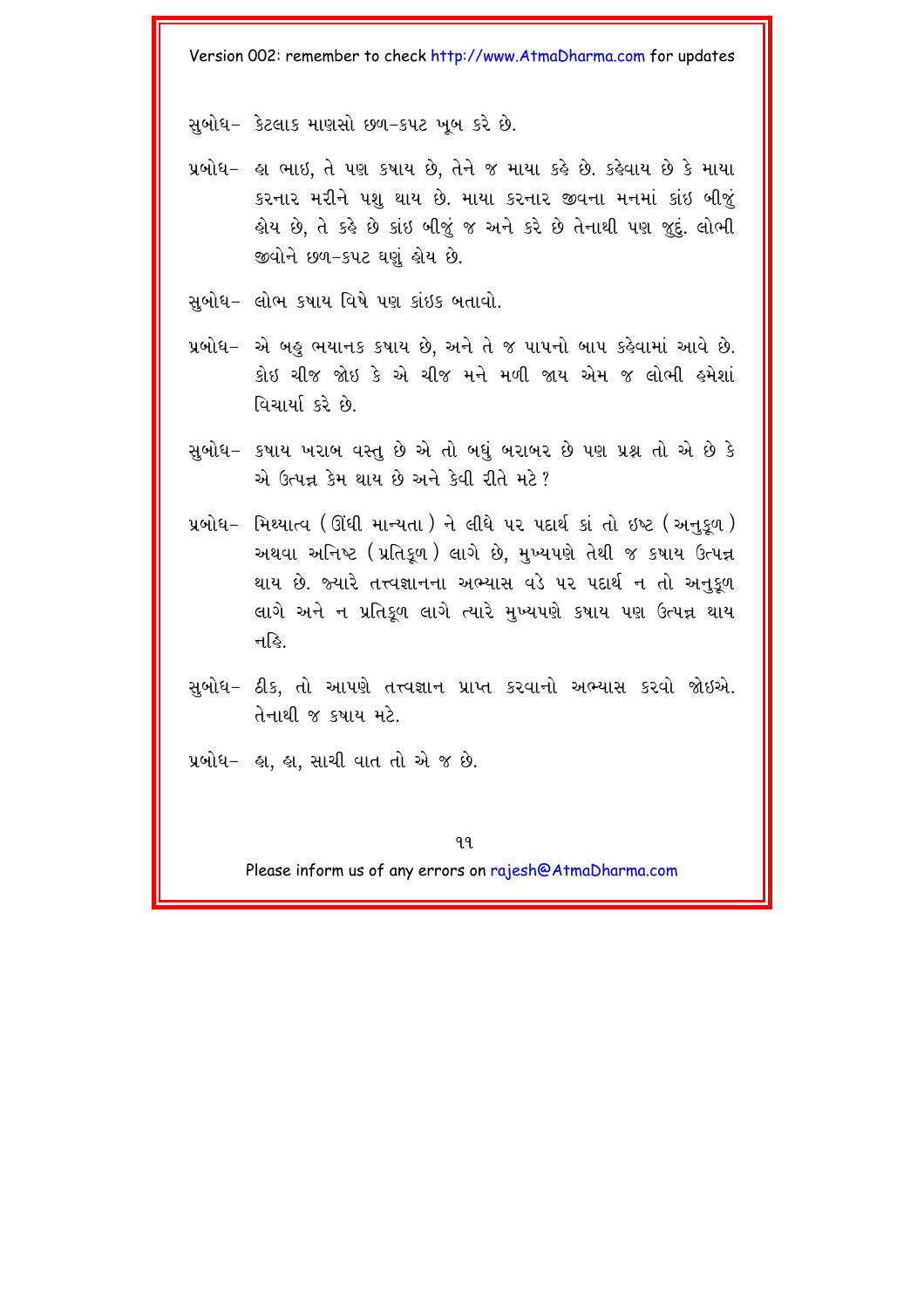#### $9.8 -$

- ૧. કષાય કોને કહે છે? કષાયને વિભાવ કેમ કહેલ છે?
- ૨. કપાયથી શું નુકસાન છે.
- ૩. કષાય શું આત્માનો સ્વભાવ છે?
- $X_1$  કૃષાય કેટલા છે? નામ બતાવો.
- <u>4 इषाय देम ઉत्पन्न थाय છે? ते देवी रीते ? शा माटे?</u>
- ૬. આત્માનો સ્વભાવ એટલે શું છે?

#### પાઠમાં આવેલાં સુત્રાત્મક સિદ્ધાન્તવાકય-

- ૧. જે આત્માને કસે અર્થાત દુઃખી કરે, તેને કપાય કહે છે.
- ૨. કપાય રાગ-દેષનું બીજું રૂપ છે.
- ૩. કપાય આત્માનો વિભાવ છે. સ્વભાવ નથી.
- $X$  આત્માનો સ્વભાવ જાણવા-દેખવાનો છે.
- ૫. ગુસ્સાને ક્રોધ કહે છે.
- $\epsilon$  અભિમાનને માન કહે છે.
- 9. છળ-કપટ કરવું તેને માયા કહે છે.
- ૮. કોઇ વસ્તુ જોઇને તેને મેળવવાની ઇચ્છા થવી તે જ લોભ છે.
- ૯. મુખ્યપણે મિથ્યાત્વના કારણે પર પદાર્થ ઇષ્ટ કે અનિષ્ટ જણાવાથી કપાય ઉત્પન્ન થાય છે.
- 90. તત્ત્વજ્ઞાનના અભ્યાસથી જ્યારે ૫૨ પદાર્થ ઇષ્ટ કે અનિષ્ટ ન લાગે તો મુખ્ય કપાય પણ ઉત્પન્ન થાય નહિ.

 $92$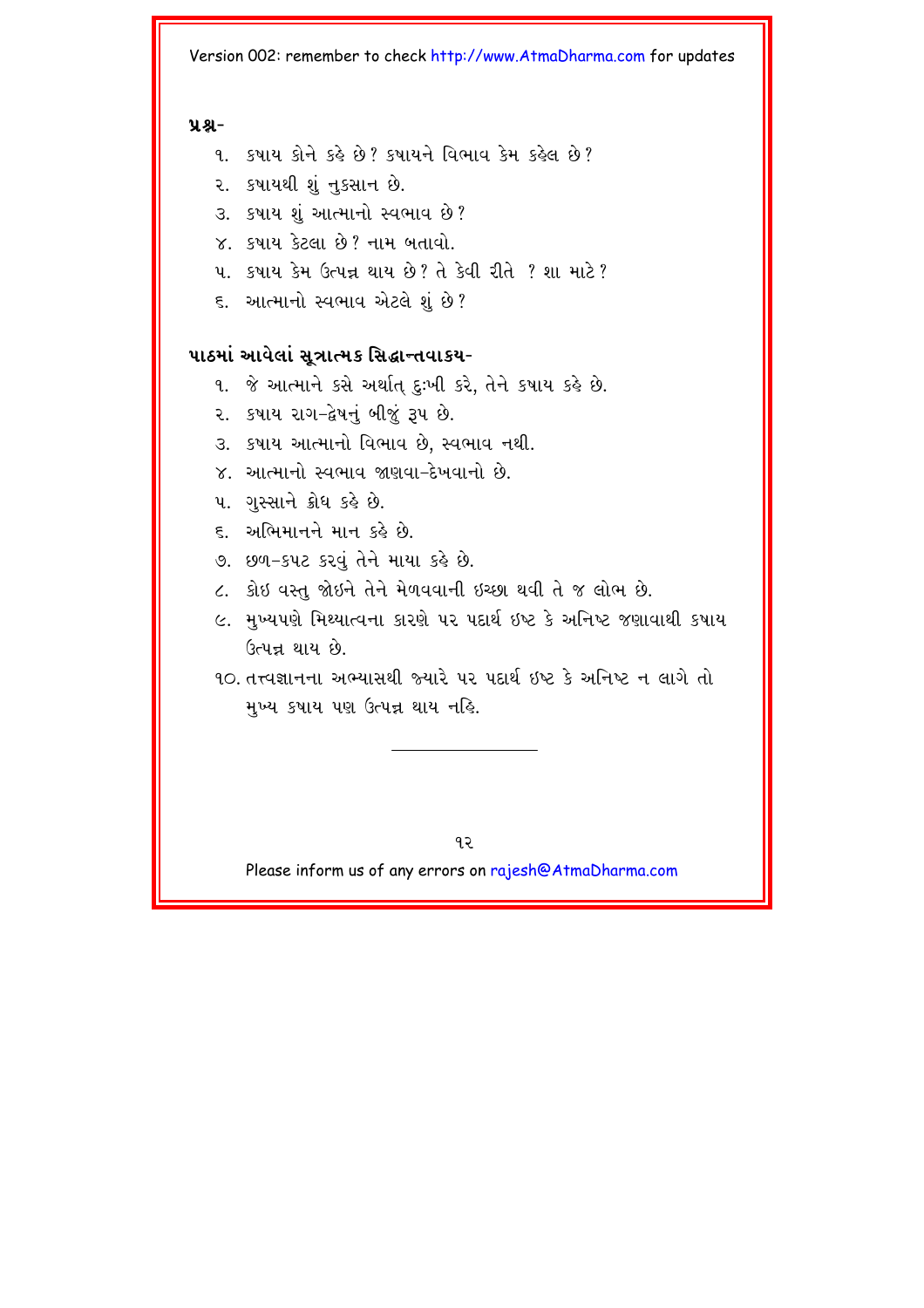<span id="page-18-0"></span>પાઠ ચોથો **e** and the contract of the contract of the contract of the contract of the contract of the contract of the contract of the contract of the contract of the contract of the contract of the contract of the contract of the co <u>સદાચાર</u> **bal-swa** 

 $\overline{1}$  (ચોથી શ્રેણીનાં બાળકોની એક સભા ભરાઈ છે. બાળકોમાંથી જ એકને અધ્યક્ષ બનાવવામાં આવેલ છે. તે ખુરસી ઉપર બેઠા છે.)

- અઘ્યક્ષ- (ઊભા થઇને ) હવે તમારી સમક્ષ શાંતિલાલ એક વાર્તા સંભળાવશે
- શાંતિલાલ- ( મેજની પાસે ઊભા રહીને ) માનનીય પ્રમુખશ્રી અને સહપાઠી ભાઈઓ તથા બહેનો !

પ્રમુખશ્રીની આજ્ઞા પ્રમાણે કું તમને એક બોધદાયક વાર્તા સંભાળાવું છું. કું આશા રાખું છું કે આપ શાંતિથી સાંભળશો.

એક છોકરો ઘણો હઠીલો હતો. તે ખાવા-પીવાનો પણ બહુ eilભી હતો. જ્યારે જૂઓ ત્યારે તે પોતાને ઘરે, પોતાના ભાઇ-બહેનો સાથે નાની નાની બાબતમાં લડી પડતો. તેની બા તેને ઘણું સમજાવતી પણ તે માનતો નહિ.

એક દિવસ તેને ઘેર મિઠાઈ બનાવવામાં આવી. બાએ બધાં બાળકોને સરખે ભાગે વહેંચી દીધી. બધા રાજી થઈને મિઠાઈ ખાવા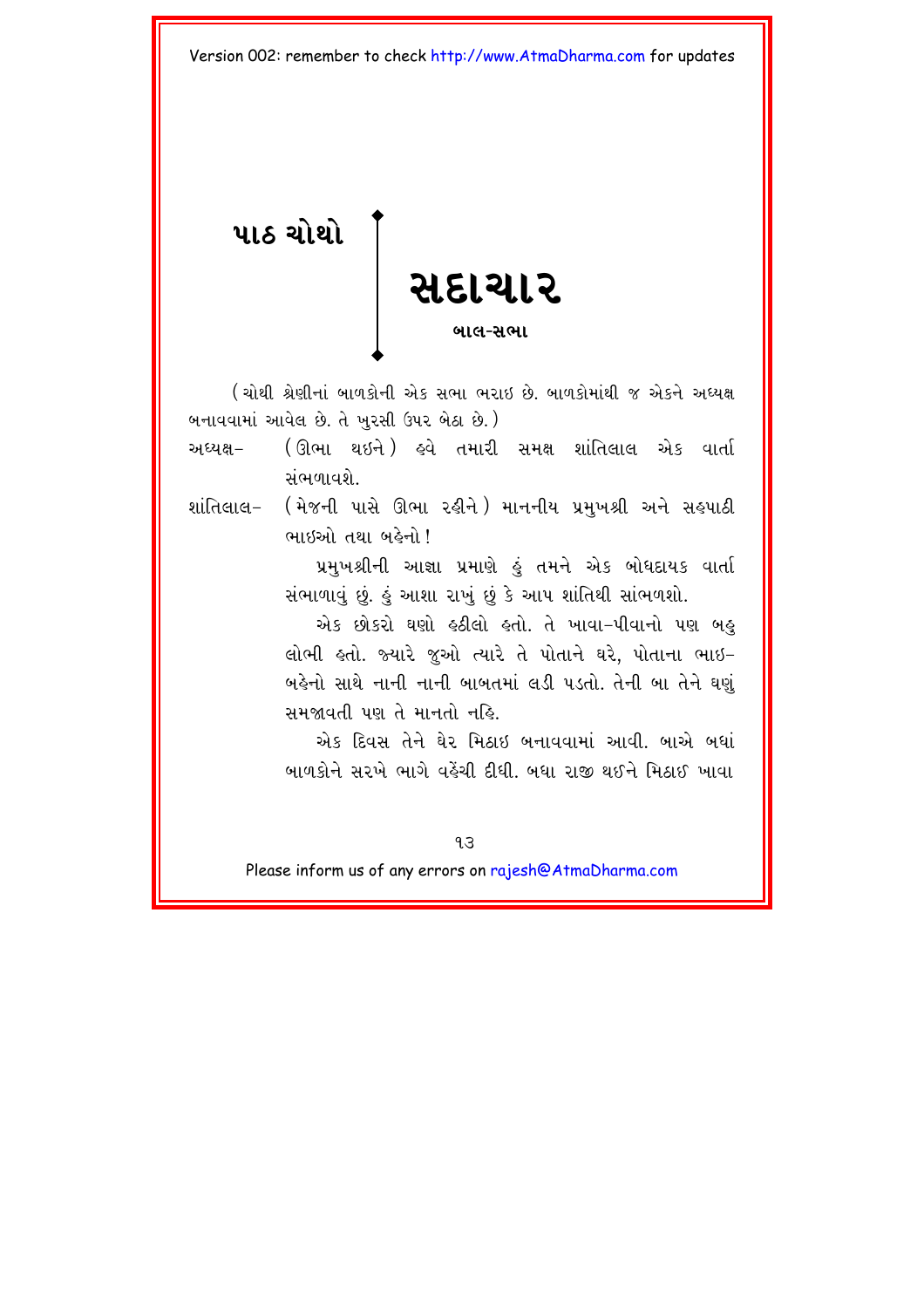લાગ્યા પણ તે કહેવા લાગ્યો કે મારો લાડવો નાનો છે. બીજાં બાળકો ત્યાં સુધીમાં લાડવો ખાઈ ગયા હતા, નહિ તો બદલાવી આપત. તે કોધી તો હતો જ એટલે જોરથી રોવા મંડયો અને ગુસ્સામાં આવીને લાડવો પણ ફેંકી દીધો. જઈને એક ખુણામાં સૂઈ ગયો આખો દિવસ ખાધું પણ નહિ, ખૂબ મનાવ્યો પણ તે તો અભિમાનીય હતો જ ને! કેમ માને ?

ખણામાં એક વીંછી હતો તેને તે કરડયો. તેને પોતાના આચરણની સજા મળી ગઈ. આખો દિવસ ભુખ્યો રહ્યો, લાડવો પણ ગયો અને વીછી કરડયો તે વધારામાં. ક્રોધી, માની, લોભી અને ઙઠીલાં બાળકોની એવી જ દશા થાય છે. તેથી આપણે ક્રોધ, માન, લોભ અને હઠ ન કરવાં જોઇએ.

એટલંક ફીને કું મારા સ્થાને બેસી જાઉ છું.

(तालीઓનો ગડગડાટ)

( ઊભા થઈને ) શાંતિલાલે ઘણી બોધદાયક વાર્તા સંભળાવી છે. લ્વે અઘ્યક્ષ– હું નિર્મળા બેનને વિનંતી કરૂં છું તે પણ કોઇ બોધદાયક વાર્તા સંભળાવે

નિર્મળા $-$ <u>(મેજ પાસે ઊભી રહીને)</u>

માનનીય પ્રમુખશ્રી અને ભાઈઓ તથા બહેનો!

કું આપની સમક્ષ ભાષણ કરવા ઊભી થઇ નથી. મેં કાલે છાપામાં એક વાત વાંચી હતી તે જ સંભળાવવા ઇચ્છું છું.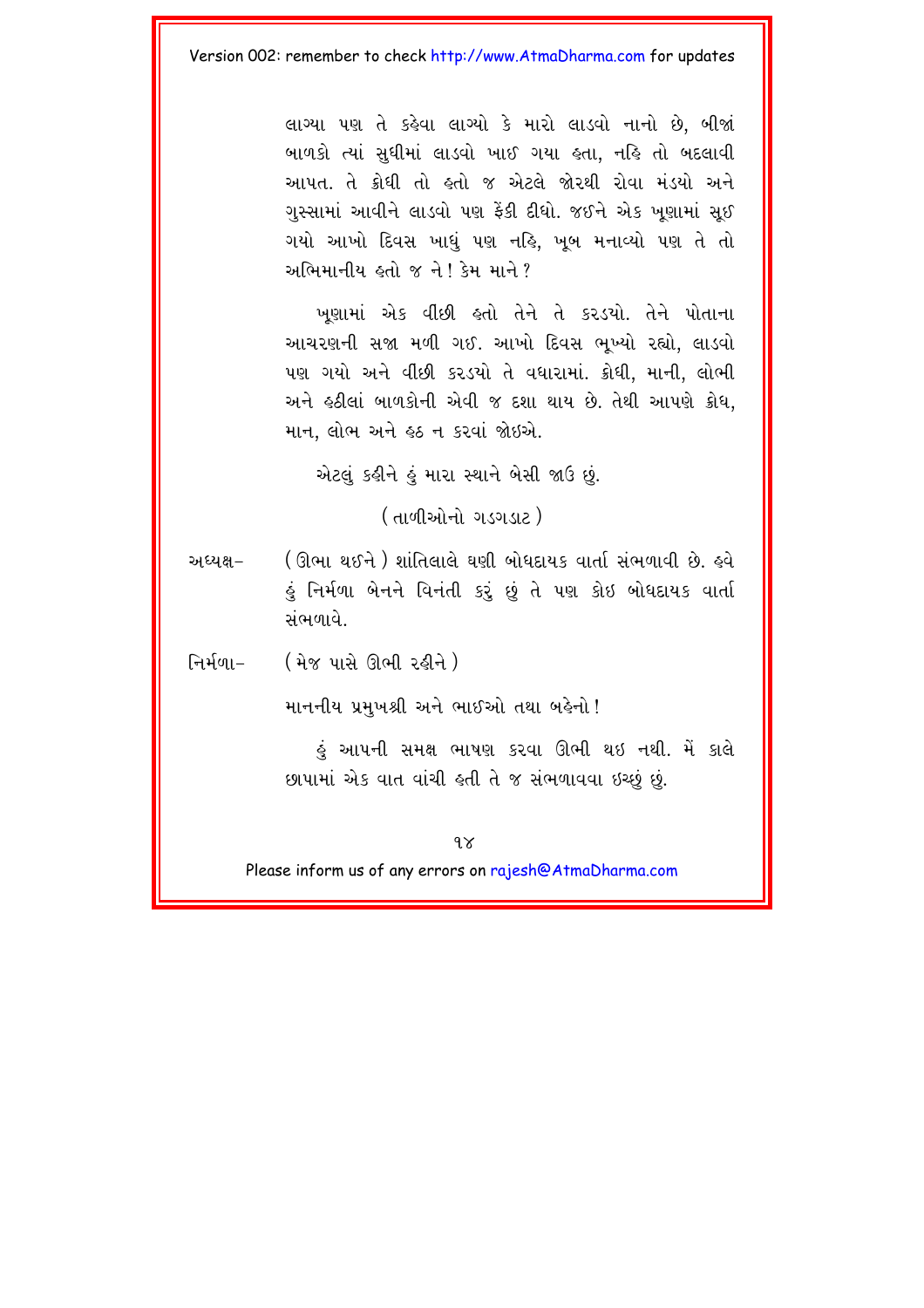

એક ગામમાં એક જાન આવી હતી, તેને માટે રાત્રે ભોજન તૈયાર થતું હતું. અંધારામાં કોઈએ જોયું નહિ અને શાકમાં એક સર્પ ૫ડી ગયો. રાત્રે જ ભોજન તૈયાર થયું બધા જાનૈયાઓએ ભોજન લીધું પણ ચાર-પાંચ માણસોએ કહ્યું કે અમે તો જમતા નથી. બધાએ ખૂબ મશ્કરી કરી. આ મોટા ધર્માત્મા થઈને ફરે છે, રાત્રે ભખ્યા રહેશે તો સીધા સ્વર્ગે જશે.

પણ બન્યું એવું કે ભોજન કરતાં જ માણસો બેલેશ થવા લાગ્યા. બીજાઓને સ્વર્ગે મોકલનાર પોતે જ સ્વર્ગની તૈયારી કરવા લાગ્યા. પણ તરતજ તે પાંચે માણસોએ તેમને દવાખાને પહોંચાડયા. ત્યાં મહામહેનતે અર્ધાને બચાવી શકાયા. જો તેમણે પણ રાત્રે ખાધું ક્ષેત તો એક પણ માણસ બચત નહિ. માટે કોઈએ રાત્રે ભોજન કરવં ન જોઈએ.

એટલં કહીને હું મારા સ્થાને બેસી જાઉ છું.

 $9y$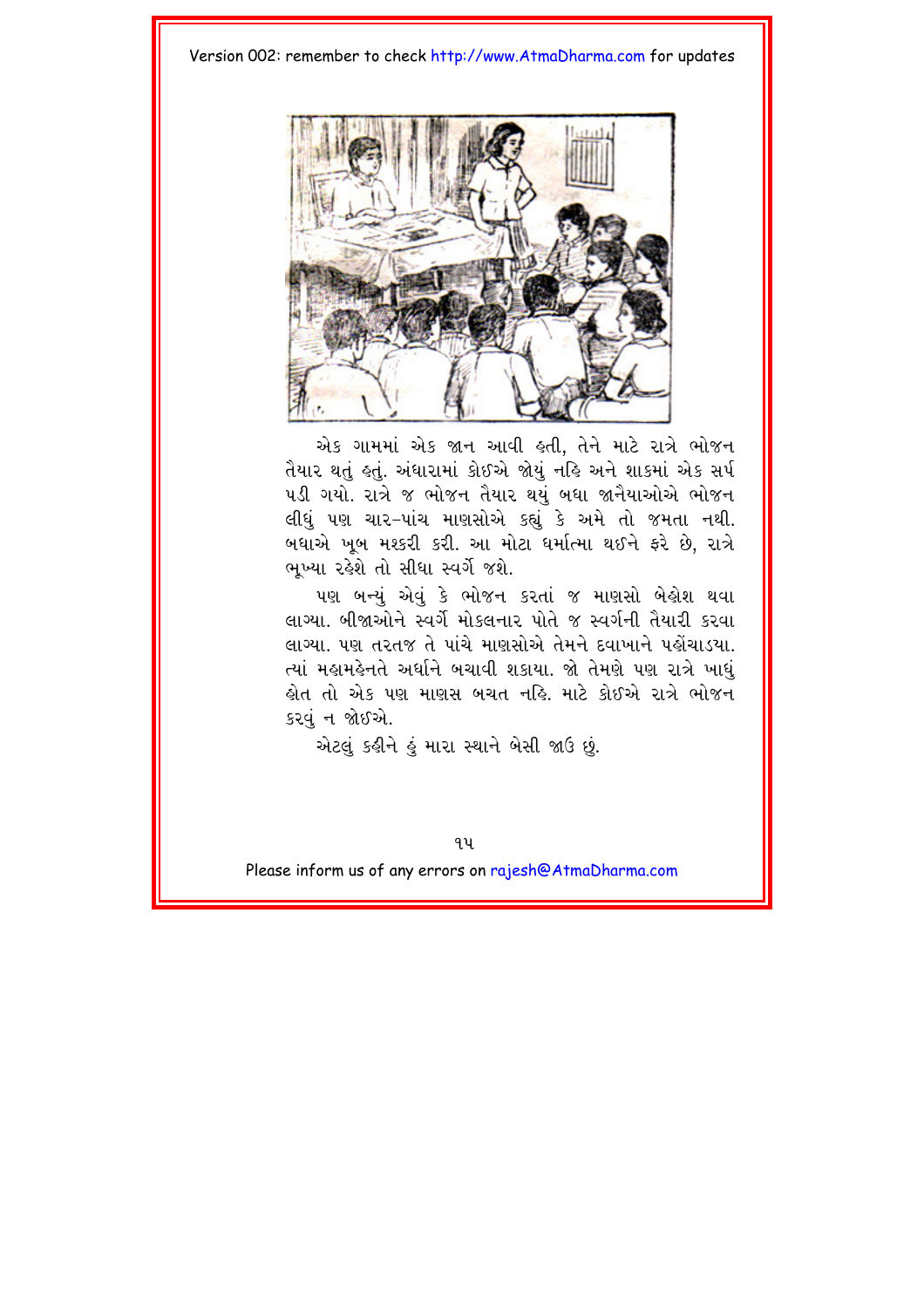- એક વિદ્યાર્થી- ( પોતાની જગ્યાએ જ ઊભો થઈને ) નિર્મળાબેન ? શું રાત્રે ખાવામાં આ જ દોષ છે કે કાંઈ બીજો પણ છે?
- ( પોતાની જગ્યાએ ઊભા થઈને ) તમે તમારી જગ્યાએ બેસી જાવ. અઘ્યક્ષ– શું તમને સભામાં બેસતાં આવડતું નથી ? શું તમને એ પણ ખબર નથી કે સભામાં આ રીતે વચ્ચે ન બોલવું જોઈએ અને જો કોઈ બહુ જરૂરી વાત હોય તો પ્રમુખની રજા લઈને બોલવું જોઈએ?

જ્યારે કે પ્રશ્ન આવ્યો જ થાય છે એટલે જો નિર્મળાબેનની ઈચ્છા હોય તો તેઓ એનો ઉત્તર આપે એવી હું તેમને વિનંતી કરૂં છું.

- નિર્મળા $-$ (ઊભી થઈને ) આ તો મેં રાત્રિભોજનથી થતી પ્રત્યક્ષ દેખાતી હાનિ તરફ સંકેત જ કર્યો છે, પણ ખરી રીતે તો રાત્રિભોજનમાં લોલપતા અધિક ક્રોવાથી રાગની તીવ્રતા રકે છે તેથી તે આત્મસાધનામાં પણ બાધક છે.
- (ઊભા થઈને ) નિર્મળા બહેન, બહુ સારી વાત કહી છે. આપણે અધ્યક્ષ– બધાએ એ નિશ્ચય કરવો જોઈએ કે આપણે આજથી રાત્રે નહિ ખાઈએ..

ઘણા મિત્રો બોલવા ઈચ્છે છે પણ વખત ઘણો થઈ ગયો છે તેથી આજ તેમની માફી માગું છું. તેમની વાત હવેની સભામાં સાંભળીશું. હવે, હું ભાષણ તો શું કરું પણ એક વાત કહી દેવા ઈચ્છું છું.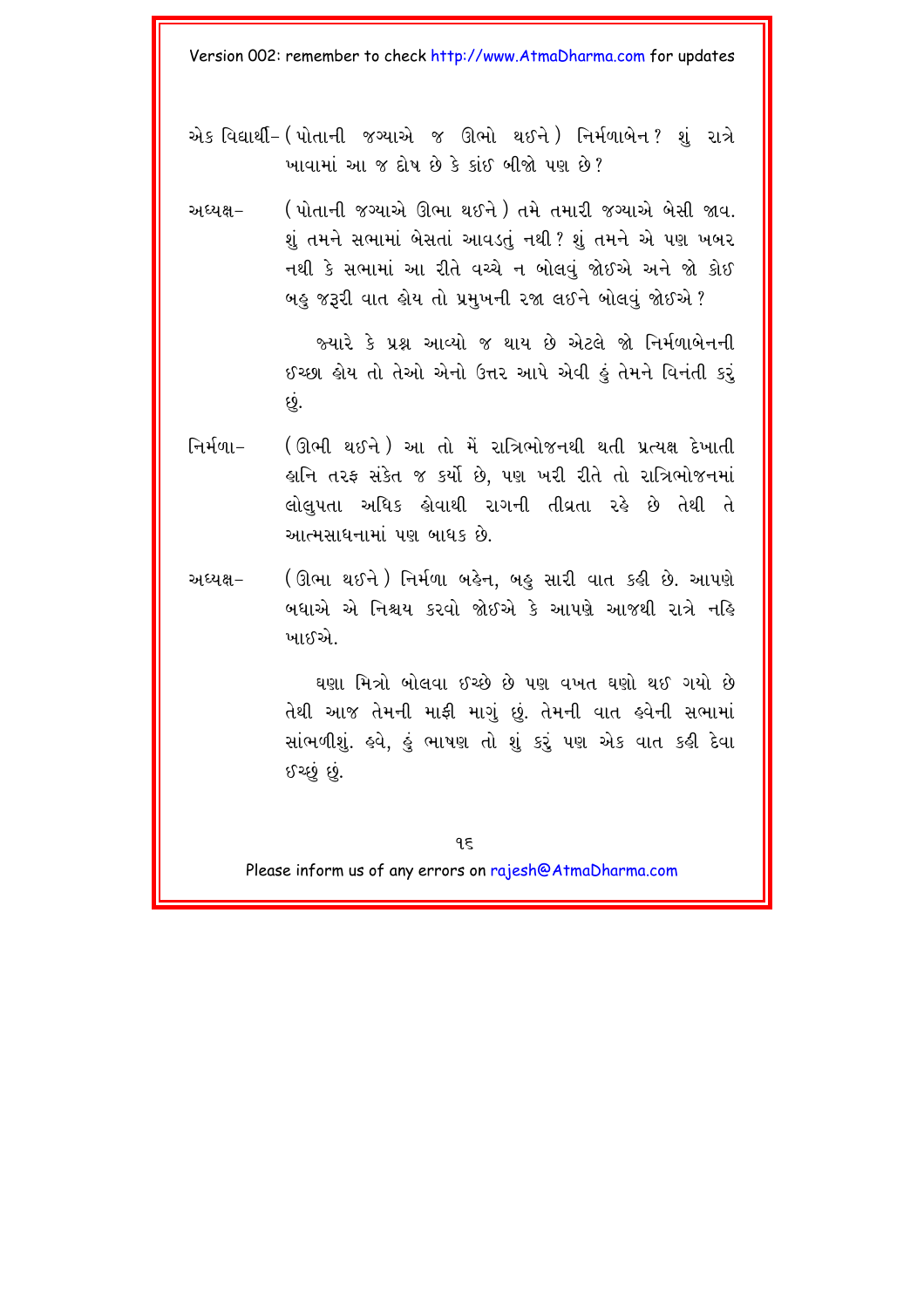ડું હુમણાં આઠ દિવસ પહેલાં મારા પિતાજીની સાથે કલકત્તા ગયો ક્રતો. ત્યાં વૈજ્ઞાનિક પ્રયોગશાળા જોવા મળી ત્યાં તો પોતે મારી આંખે જોયું કે જે પાણી આપણને ચોખ્ખું દેખાય છે, તેમાં સક્ષ્મદર્શક યંત્રથી જોવાથી લાખો જીવ દેખાય છે.

તેથી મેં એ પ્રતિજ્ઞા કરી લીધી કે હવે અણગળ પાણી કદી પણ નહિ પીઉ. હું તમને પણ વિનંતી કરવા ઈચ્છું છું કે તમે પણ એ નિશ્ચય કરી લ્યો કે અમે પાણી ગાળીને જ પીશું.

આટલું કહીને હું આજની સભા પૂરી થયાની જાહેરાત કરું છું.

(ભગવાન મહાવીરનો જય બોલીને સભા પરી થાય છે.)

#### $9.8 -$

૧. પાણી ગાળીને શા માટે પીવું જોઈએ ?

૨. રાત્રે ખાવાથી શું નુકસાન છે?

 $3 - 28$  8  $20$  911  $41$  2  $421$  64  $29$  ?

૪. કઠીલા છોકરાની વાર્તા તમારા શબ્દોમાં લખો.

૫. સભા-સંચાલનની રીત તમારા શબ્દોમાં લખો.

 $9.9$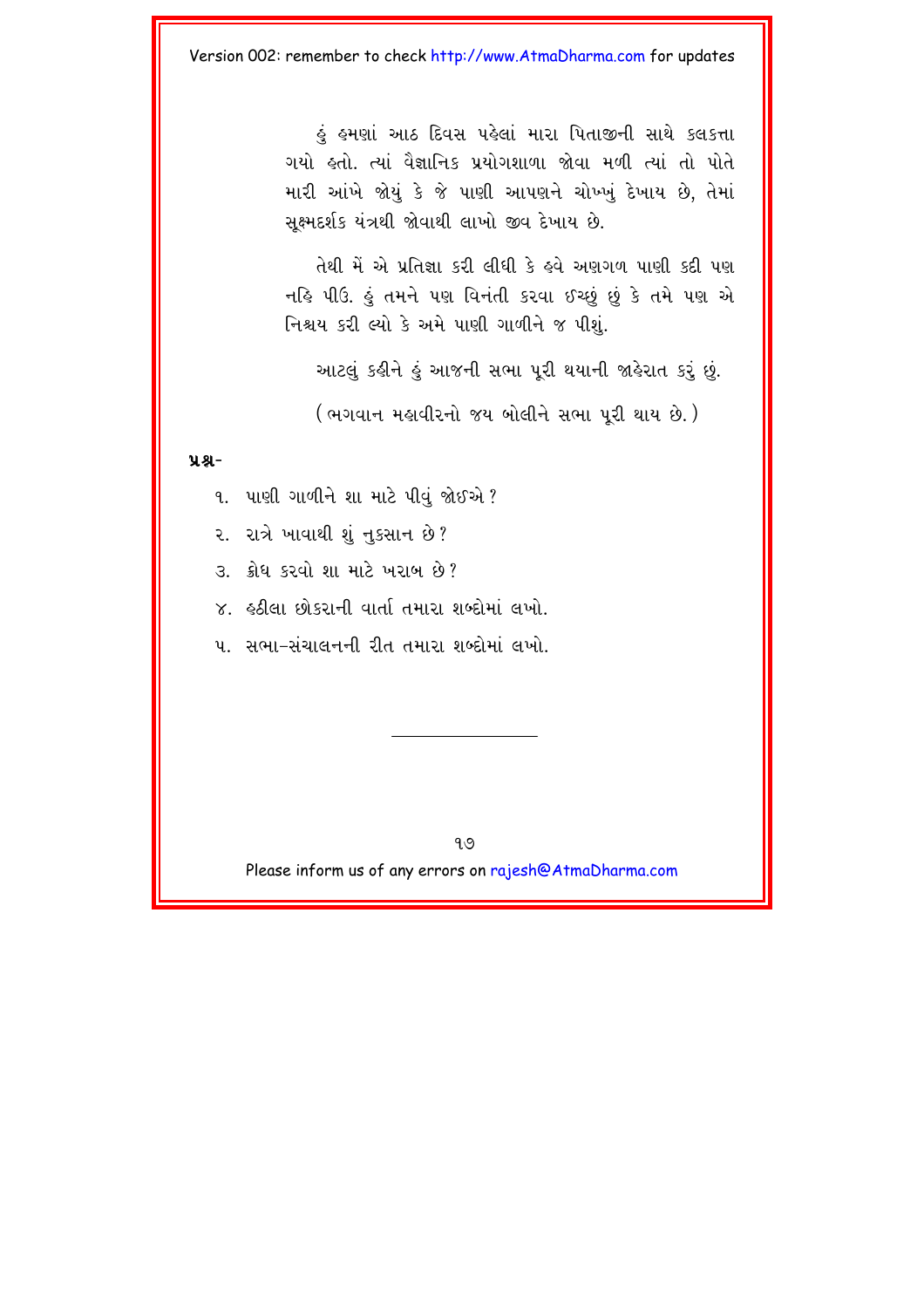<span id="page-23-0"></span>પાઠ પાંચમો ગતિ

- પુત્ર- પિતાજી! આજે મેં મંદિરમાં સાંભળ્યું કે "ચારો ગતિ કે માંહિ પ્રભુ દઃખ પાયો મૈં ઘણો." આ ચારેય ગતિ શું છે કે જેમાં દુઃખ જ દુઃખ છે?
- પિતા- બેટા! જીવની અમક ખાસ અવસ્થાને ગતિ કહે છે. જીવ સંસારમાં સ્થલ અપેક્ષાએ ચાર અવસ્થાઓમાં જોવા મળે છે, તેને જ ચાર ગતિ કહે છે. જ્યારે આ જીવ આત્માને ઓળખીને તેની સાધના કરે છે ત્યારે તે ચાર ગતિનાં દુઃખોથી છૂટી જાય છે અને પોતાનું અવિનાશી સિઘ્ધપદ પ્રાપ્ત કરી લે છે, તેને પંચમ ગતિ કહે છે.
- <u>પુત્ર- તે ચાર ગતિ કઈ કઈ છે?</u>
- પિતા- નરક, તિર્યંચ, દેવ અને મનુષ્ય.
- પુત્ર- મનુષ્ય તો હું અને તમે પણ  $592$ મેને ?
- પિતા- આપણે મનુષ્યગતિમાં છીએ. તેથી મનુષ્ય કહેવાઇએ છીએ. આમ તો હું અને તમે પણ આત્મા છીએ.



મનુષ્યગતિ

 $9<sub>6</sub>$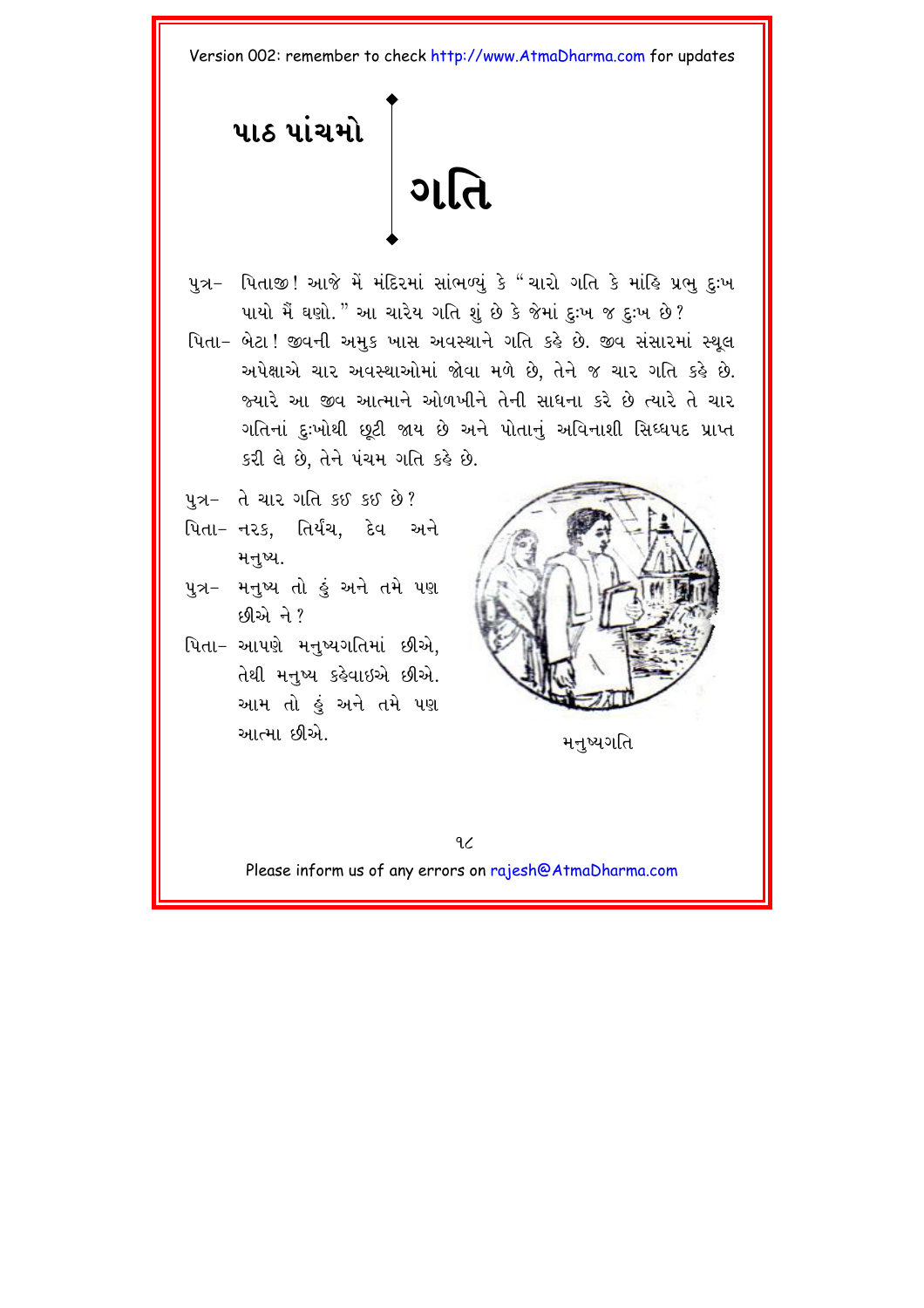જ્યારે કોઇ જીવ ક્યાંયથી મરીને મનખ્યગતિમાં જન્મ લે અર્થાત મનષ્ય-શરીર ધારણ કરે છે તો તેને મનખ્ય કહે છે.

- પુત્ર- ઠીક, તો આપણે મનુષ્ય ગતિના જીવ છીએ. ગાય, ભેંસ. ઘોડો આદિ કઇ <u> ગતિમાં છે?</u>
- પિતા- તે તિર્યંચગતિના જીવ છે. પથ્વી, જળ, અગ્નિ, વાયુ, વનસ્પતિ. કીડી. મકોડી. હાથી, ઘોડા, કબુતર, મોર આદિ પશ-પક્ષી જે તમને દેખાય છે તે બધાં તિર્યંચગતિમાં આવે છે.



તિર્યંચગતિ

જ્યારે કોઈ જીવ મરીને એમાં પેદા થાય છે ત્યારે તે તિર્યંચ કહેવાય  $\hat{\mathfrak{g}}$ 

- પત્ર- મનપ્યો સિવાયના જોવામાં આવતા બધા જીવ તો તિર્યંચ છે તો પછી  $\frac{1}{2}$   $\frac{1}{2}$   $\frac{1}{2}$   $\frac{1}{2}$   $\frac{1}{2}$   $\frac{1}{2}$   $\frac{1}{2}$   $\frac{1}{2}$   $\frac{1}{2}$   $\frac{1}{2}$   $\frac{1}{2}$   $\frac{1}{2}$   $\frac{1}{2}$   $\frac{1}{2}$   $\frac{1}{2}$   $\frac{1}{2}$   $\frac{1}{2}$   $\frac{1}{2}$   $\frac{1}{2}$   $\frac{1}{2}$   $\frac{1}{2}$   $\frac$
- પિતા- આ પૃથ્વીની નીચે સાત નરક છે. ત્યાંનં વાતાવરણ બહુ જ દુ:ખદાયક છે. ત્યાં ક્યાંક શરીરને બાળી નાંખે તેવી ભયંકર ગરમી અને ક્યાંક શરીરને ગાળી નાખે તેવી ભયંકર ઠંડી પડે છે.



न२६गति

 $9<sub>c</sub>$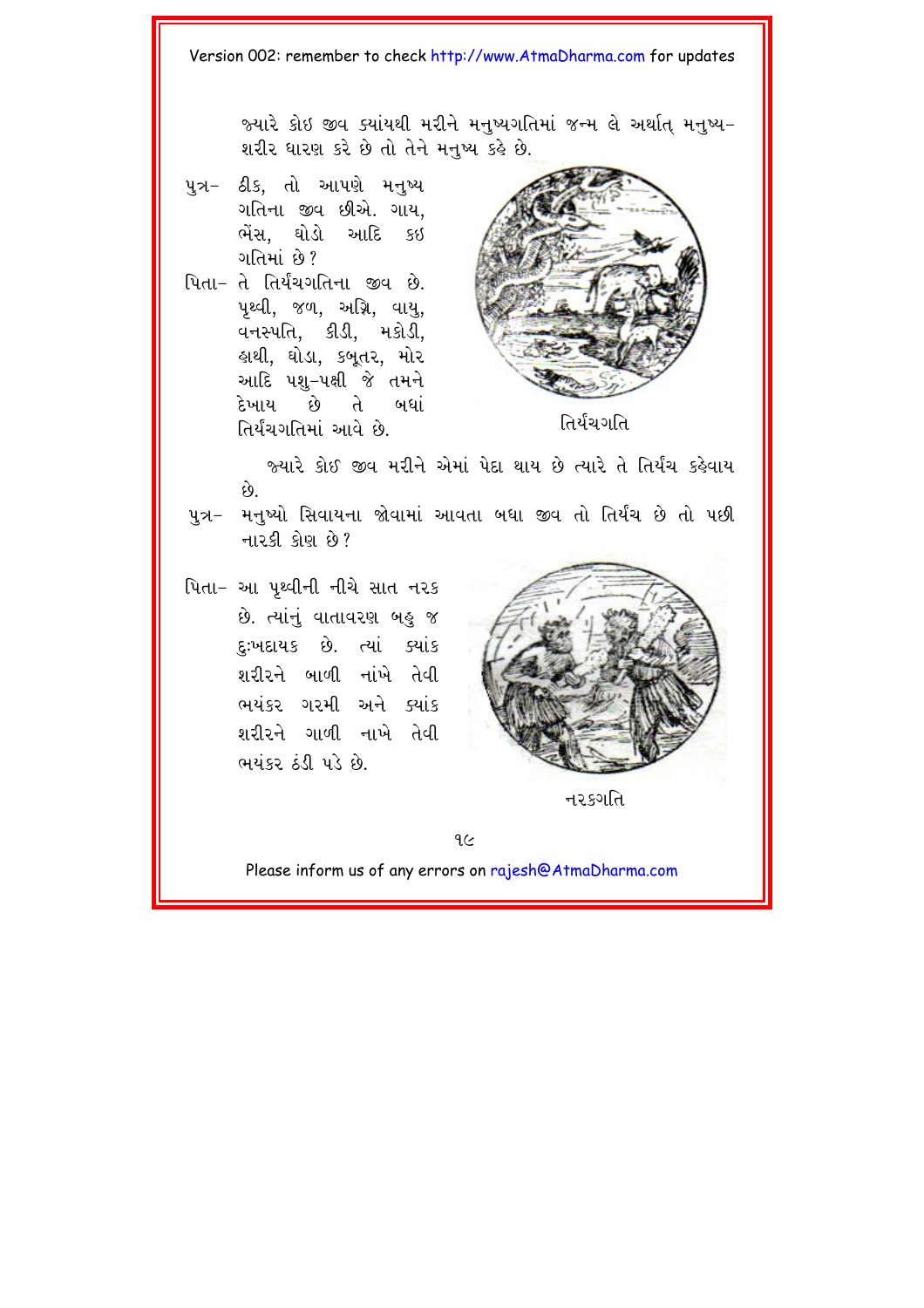અન્ન. પાણીનો સર્વથા અભાવ છે. ત્યાં જીવોને ભયંકર ભખ અને તરસની વેદના સહન કરવી પડે છે. તે લોકો તીવ્ર કપાયી પણ હોય છે. અંદરોઅંદર લડયા કરે છે, માર-કાટ મચી રહે છે.

જે જીવ મરીને એવા સંયોગોમાં જન્મ લે છે, તેને નારકી કહે છે. પત્ર- અને દેવ?

.<br>.. પિતા- જે જીવો જેવા ભાવ કરે છે તે પ્રમાણે તેમને કળ પણ મળે છે. તેમને, તેનાં કળ મળે એવાં સ્થાન પણ હોય છે. જેવી રીતે પાપનું ફળ ભોગવવાનાં સ્થાન નરકાદિ ગતિ છે, તેવી જ રીતે જે જીવ પુણ્યભાવ કરે છે, તેનું ફળ ભોગવવાનું સ્થાન દેવગતિ છે. દેવગતિમાં મુખ્યપણે ભોગ− samg/I mze Ke. devgit



જે જીવ મરીને દેવોમાં જન્મ લે છે તેમને દેવગતિના જીવ કહે છે.

 $47 - 58$  old and  $8$ ?

- પિતા– જ્યારે બતાવ્યું કે ચારે ગતિમાં દુઃખ જ છે તો પછી ગતિ સારી કેવી રીતે લોય ? એ ચારેય ગતિ સંસાર છે.
- પુત્ર- મનુષ્યગતિ સારી કહો ને ? કેમ કે તેનાથી જ મોક્ષપદ મળે છે.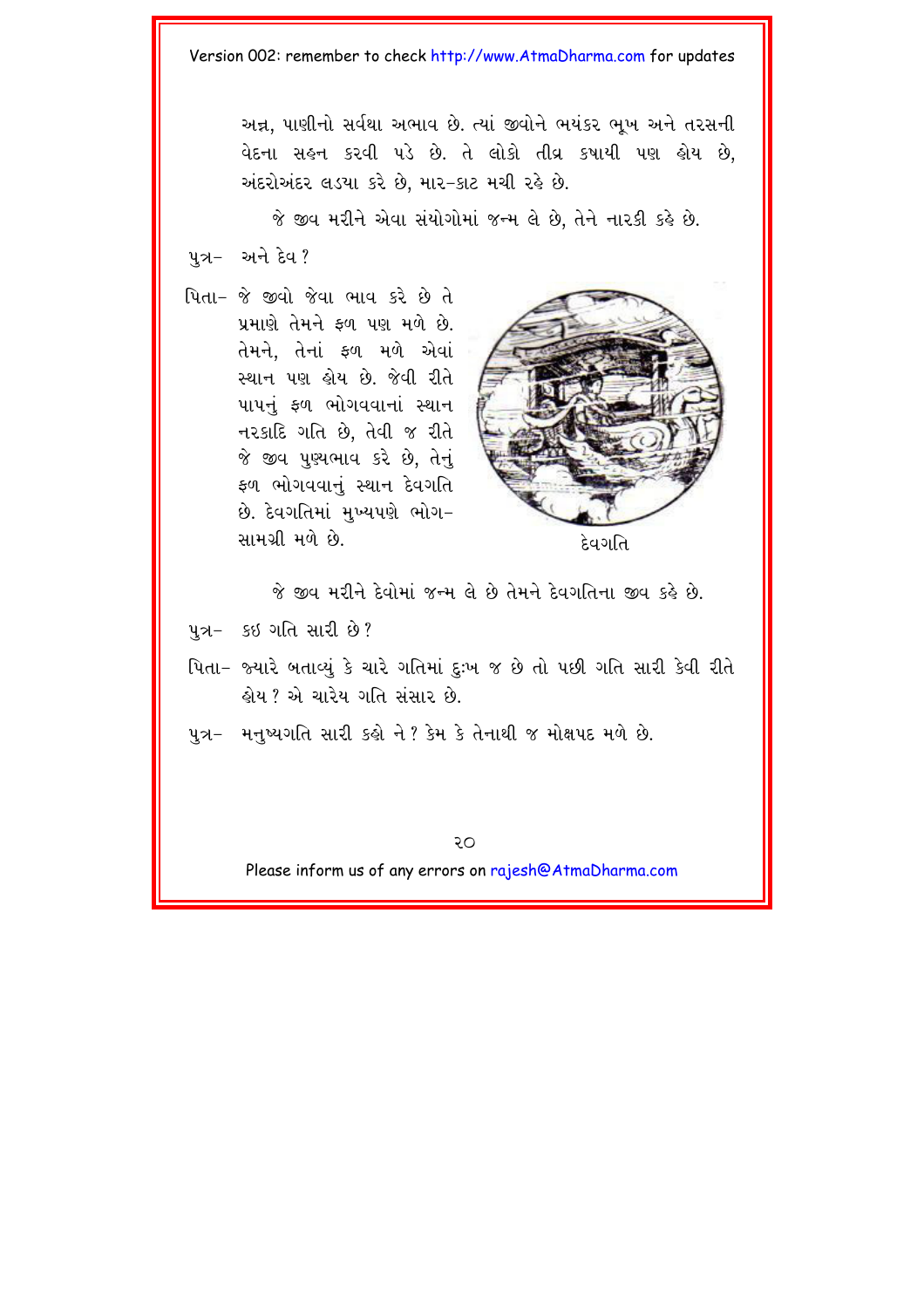- પિતા– જો એ સારી હોત તો સિદ્ધ જીવ એનો પણ ત્યાગ કેમ કરત? માટે ચારે ગતિનું પરિભ્રમણ છોડવું તે જ સારું છે.
- પુત્ર- જો આ ગતિઓનું ભ્રમણ છોડવું તે જ સારૂં હોય તો પછી આ જીવ આ ગતિઓમાં કેમ ઘમ્યા કરે છે?
- પિતા– અપરાધ કરે તો સજા ભોગવવી જ પડે.
- પુત્ર- કયા અપરાધના ફળ કઇ ગતિ મળે છે?
- પિતા– ઘણો આરંભ કરવાના અને ઘણો પરિગ્રહ રાખવાના ભાવ જ એવો અપરાધ છે કે જેનાથી આ જીવને નરકમાં જવું પડે છે. ભાવોની કુટિલતા અર્થાત માયાચાર, છળકપટ તિર્યંચ–આયુષ્યના બંધનું કારણ છે.
- પુત્ર– મનુષ્ય અને દેવ?
- પિતા– અલ્પ આરંભ અને અલ્પ પરિગ્રહ રાખવાનો ભાવ તથા સ્વભાવની સરળતા એ મનુષ્ય–આયુષ્યના બંધના કારણ છે. એવી જ રીતે સંયમની સાથેનો શુભ ભાવરૂપ રાગાંશ અને અસંયમાંશ મંદકષાયરૂપ ભાવ તથા અજ્ઞાનપૂર્વક કરવામાં આવેલા તપશ્ચરણના ભાવ દેવ-આયુષ્યના બંધનાં કારણ છે.
- પુત્ર- ઉપરોક્ત ભાવ બંધનાં કારણ હોવાથી અપરાધ જ છે તો પછી નિરપરાધ દશા શું છે?
- પિતા– એક વીતરાગભાવ જ નિરપરાધ દશા છે, માટે તે મોક્ષનું કારણ છે.
- પુત્ર- આ બધું જાણવાથી શું લાભ છે?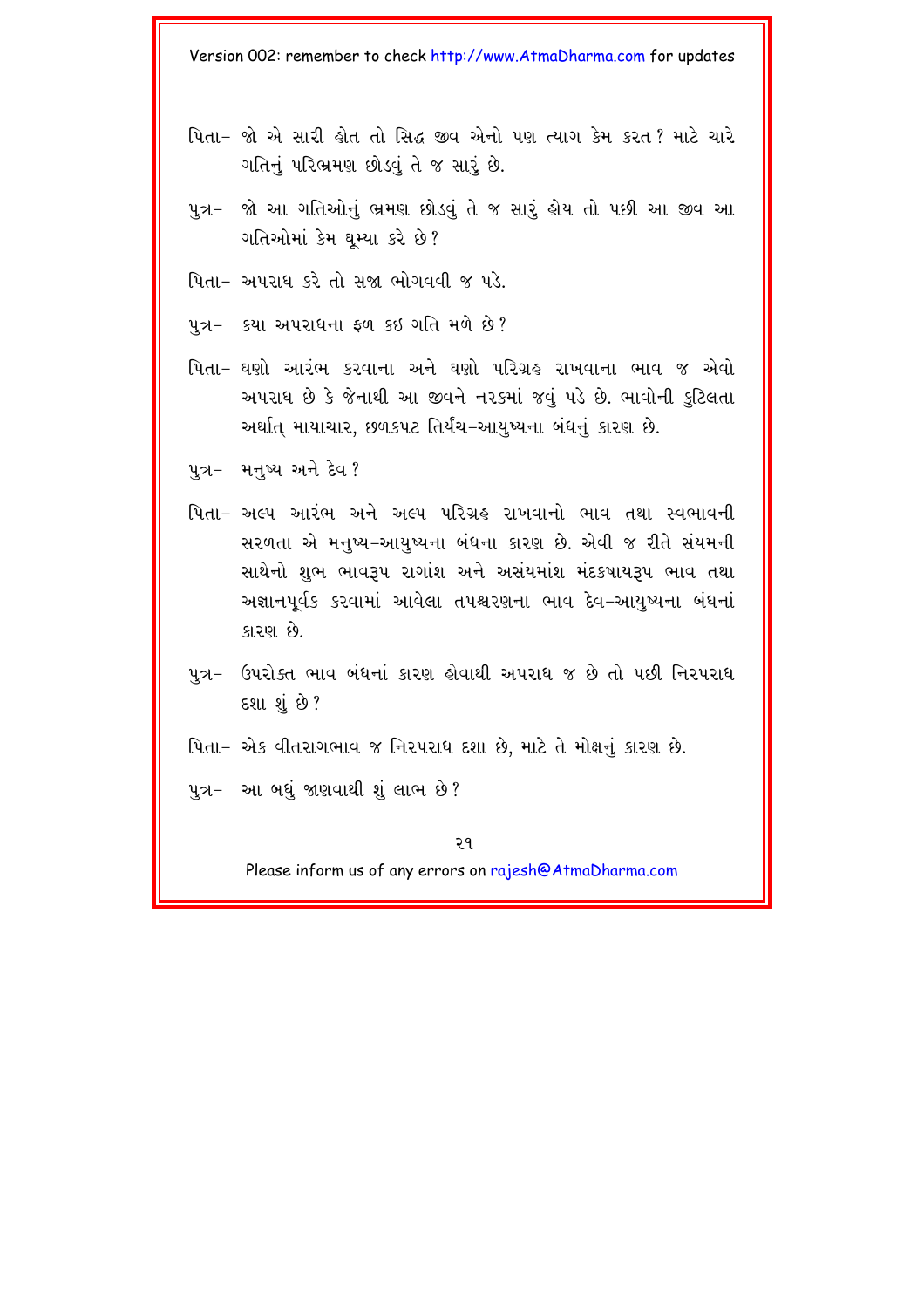પિતા– આપણે એ જાણી લેશું કે ચારે ગતિઓમાં દઃખ જ છે. સુખ નથી અને ચાર ગતિના પરિભ્રમણનું કારણ શભાશભ ભાવ છે. એનાથી છુટવાનો ઉપાય એક વીતરાગ ભાવ છે. આપણે વીતરાગ ભાવ પ્રાપ્ત કરવા માટે જ્ઞાનસ્વભાવી આત્માનો આશ્રય લેવો જોઈએ.

#### **ÝÆ-**

- ૧. ગતિ કોને કહે છે? તે કેટલા પ્રકારની છે?
- ર તિર્યંચ ગતિ કોને કહે છે?
- ૩. નરક ગતિના વાતાવરણનું વર્ણન કરો. એવાં ક્યાં કારણ છે કે જેનાથી જીવ નરક ગતિ પ્રાપ્ત કરે છે?
- ૪. શું દેવગતિમાં પણ સુખ નથી ? સકારણ ઉત્તર આપો.
- ૫. સૌથી સારી ગતિ કઇ છે? યુક્તિસંગત ઉત્તર આપો.

#### <u>પાઠમાં આવેલાં સુત્રાત્મક સિદ્ધાંત વાક્ય.</u>

- $\alpha$  ss and  $\alpha$  is a separate from  $\alpha$
- ૨. જીવ ક્યાંકથી મરીને મનષ્ય-શરીર ધારણ કરે છે. તેને મનષ્યગતિ કહે  $\mathfrak{g}$ .
- 3. જીવ ક્યાંકથી મરીને તિર્યંચ-શરીર ધારણ કરે છે. તેને તિર્યચગતિ કહે છે.
- $\times$ . જીવ ક્યાંકથી મરીને નારકી-શરીર ધારણ કરે છે, તેને નરકગતિ કહે છે.
- પ. જીવ ક્યાંકથી મરીને દેવ-શરીર ધારણ કરે છે, તેને દેવગતિ કહે છે.
- ૬. જીવ આત્માને ઓળખીને તેની સાધના વડે ચાર ગતિનાં દુઃખોથી છુટીને સિદ્ધપદ પ્રાપ્ત કરે છે, તેને પંચમ ગતિ કહે છે.
- ૭. એક વીતરાગભાવ જ પંચમ ગતિ (મોક્ષ)નું કારણ છે. વીતરાગભાવ પ્રાપ્ત કરવા માટે જ્ઞાનસ્વભાવી આત્માનો આશ્રય લેવો જોઈએ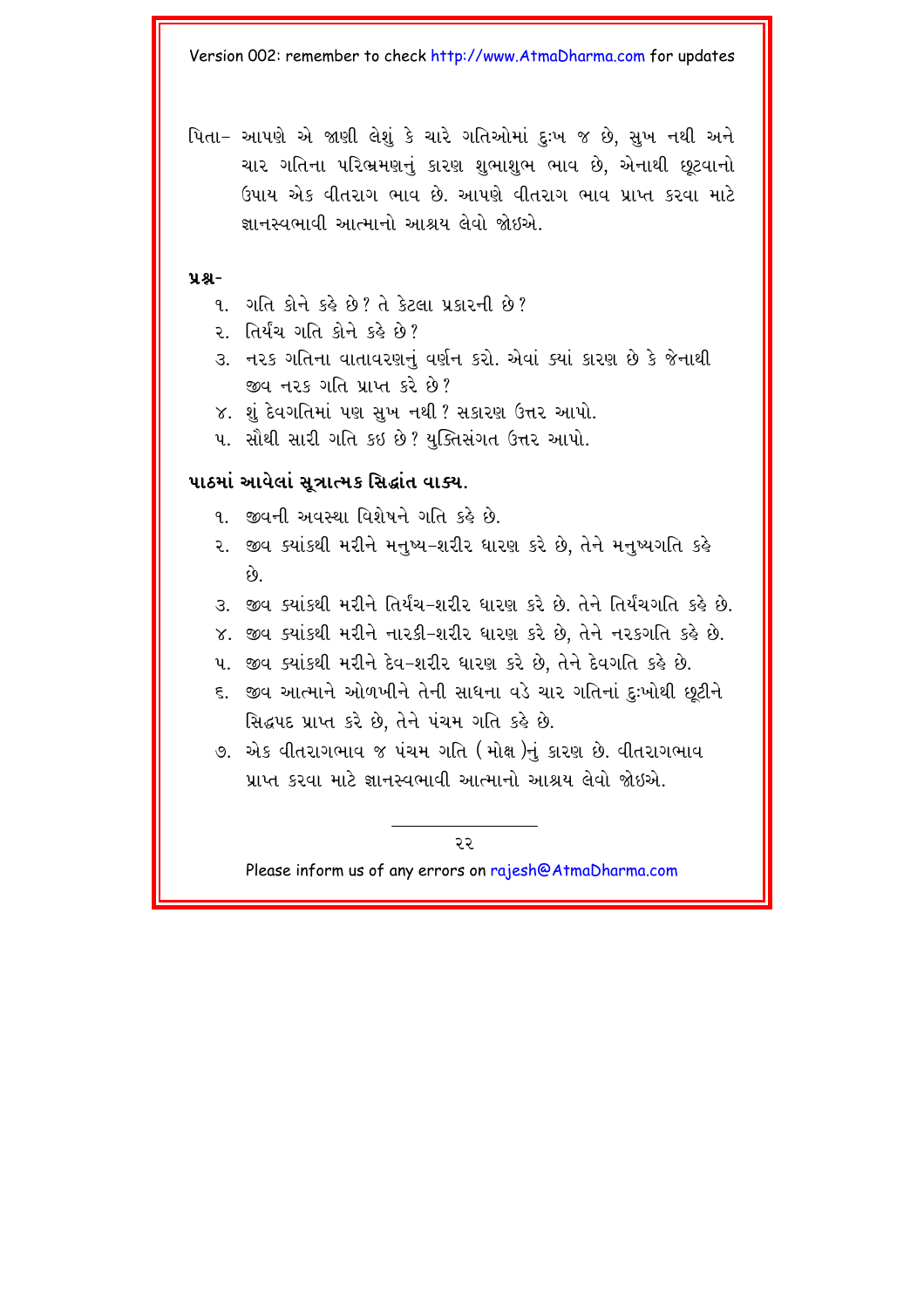પાઠ છ**કો ãVy** 

- <span id="page-28-0"></span>વિદ્યાર્થી- ગુરૂજી, મારી બા કહેતા હતા કે જે આપણને દેખાય છે તે તો બધું પુદ્દગલ છે. તો એ પુદ્દગલ શું છે?
- શિક્ષક– બરાબર છે. આપણને આંખોથી તો ફકત વર્ણ (રંગ ) જ દેખાય છે અને તે ફકત પદગલમાં જ હોય છે. જેમાં સ્પર્શ. રસ. ગંધ અને વર્ણ હોય તેને પુદ્દગલ કહે છે. એ અજીવ દ્રવ્ય છે.
- વિદ્યાર્થી- હવ્ય કોને કહે છે? તે કેટલા પ્રકારના છે?
- શિક્ષક– ગુણોના સમૂહને દ્રવ્ય કહે છે. તે છ પ્રકારના છે-જીવ, પુદ્દગલ, ધર્મ, અર્ધર્મ, આકાશ અને કાળ.
- વિદ્યાર્થી- તો શું દ્રવ્યોમાં અજીવ નથી?
- શિક્ષક- જીવ સિવાયનાં બાકીનાં બધાં દ્રવ્યો અજીવ જ છે. જેમાં જ્ઞાન હોય તે જ જીવ છે. બાકી બધા અજીવ છે.

23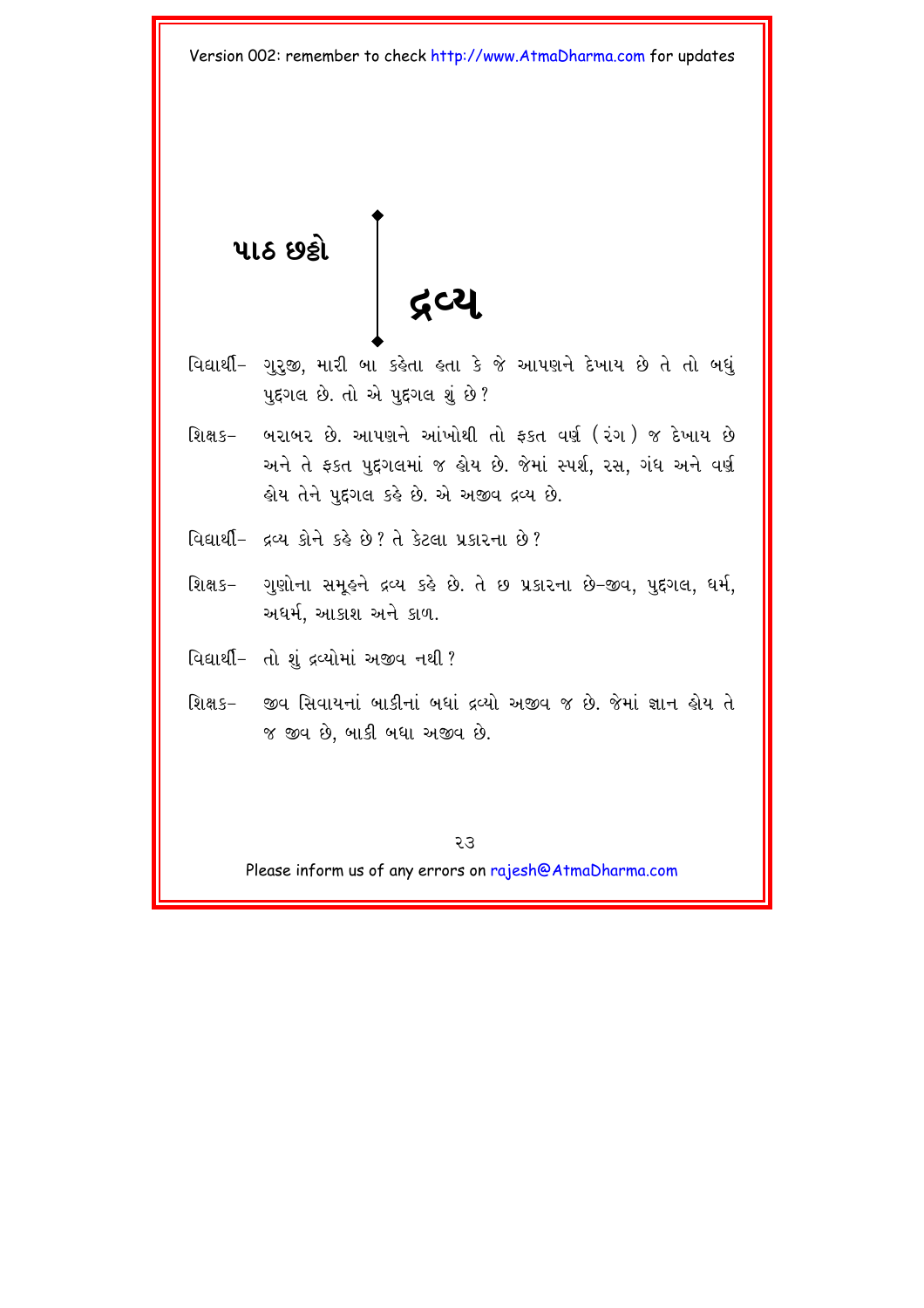વિદ્યાર્થી- જો દ્રવ્ય છ પ્રકારનાં છે તો આપણને ફક્ત પુદ્દગલ જ કેમ દેખાય છે?

- શિક્ષક- કેમ કે ઈન્દ્રિયો રૂપ. રસ આદિને જ જાણે છે અને આત્મા વગેરે વસ્તુઓ અરૂપી છે તેથી ઈન્દ્રિયો તેમના જ્ઞાનમાં નિમિત્ત નથી.
- વિદ્યાર્થી- પુજાપાઠને ધર્મ દ્રવ્ય કહેતા હશે અને હિંસાદિકને અધર્મ દ્રવ્ય?
- શિક્ષક− ુના, ભાઈ ! તે ધર્મ અને અધર્મ જુદી વાત છે; આ ધર્મ અને અધર્મ તો દ્રવ્યોનાં નામ છે કે જે આખાય લોકમાં તલમાં તેલની પેઠે ફેલાયેલા  $\hat{y}$ .
- વિદ્યાર્થી- એમની વ્યાખ્યા શું છે?
- શિક્ષક- જેવી રીતે જળ માછલીને ચાલવામાં નિમિત્ત છે તેવી જ રીતે સ્વયં ચાલતા જીવ અને પુદગલોને ચાલવામાં જે નિમિત્ત છે. તે જ ધર્મ દ્રવ્ય છે. જેમ વૃક્ષની છાયા મુસાફરોને રોકવામાં નિમિત્ત થાય છે, તેવી જ રીતે ગતિપર્વક સ્થિર થવામાં થતા જીવ અને પદગલોને સ્થિર થવામાં જે નિમિત્ત છે, તે જ અધર્મ દ્રવ્ય છે.
- વિદ્યાર્થી- જો ધર્મ દ્રવ્ય ચલાવે અને અધર્મ દ્રવ્ય સ્થિર કરે તો જીવોને ઘણી ફેરાનગતિ થાય?
- તે કોઇ થોડા જ ચલાવે કે રોકે છે? જ્યારે જીવ અને પુદગલ સ્વયં ગિ*ક્ષ* ૬– ચાલે કે રોકાય ત્યારે માત્ર નિમિત્ત થાય છે.
- વિદ્યાર્થી- આકાશ તો વાદળી રંગનું સ્પષ્ટ દેખાય છે, એને શું સમજવું?

 $58$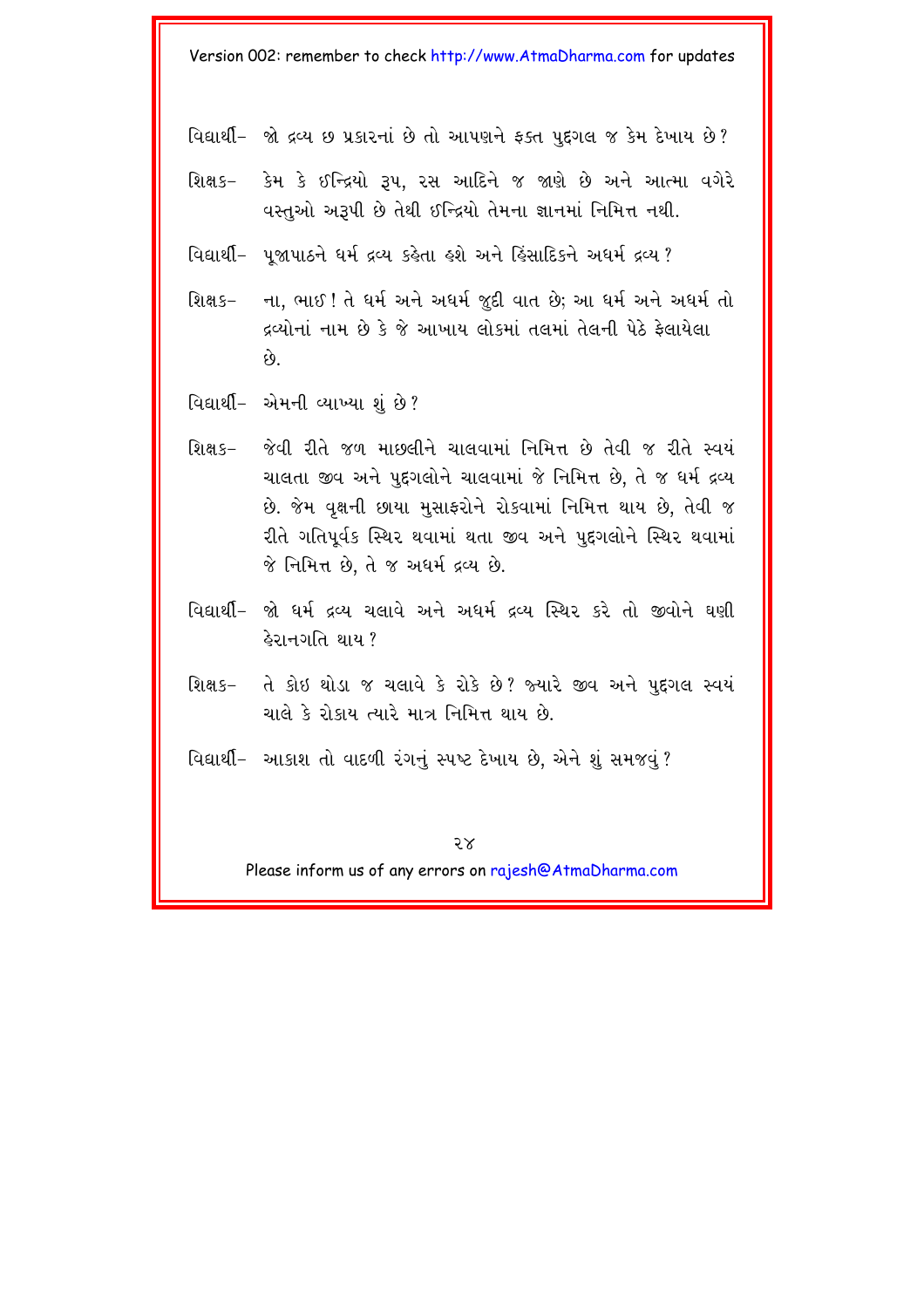- શિક્ષક- ના. હુમણાં જ તમને બતાવ્યં હતું કે વાદળીપણું. પીળાપણું-એ તો પુદ્દગલની પર્યાય છે. આકાશ તો અરૂપી છે, તેમાં કોઇ રંગ હોતો નથી. જે બધાં દ્રવ્યોને રહેવામાં નિમિત્ત છે, તે જ આકાશ છે.
- વિદ્યાર્થી- આ આકાશ ઉપર છે ને?
- શિક્ષક- એ તો બધી જગ્યાએ છે; ઉપર, નીચે અને આજુબાજુ. દુનિયાની એવી કોઇ જગ્યા નથી જ્યાં આકાશ ન લોય. બધાં દ્રવ્યો આકાશમાં જ છે.
- $\alpha$ alle supersion and  $\alpha$  seed in the Keine Containst Report in the  $\alpha$
- શિક્ષક– કાળનું બીજું નામ સમય પણ છે, પરંતુ કાળ જીવ અને પુદ્દગલની જેમ એક દ્રવ્ય પણ છે. તેમાં જે સમયે સમયે અવસ્થા થાય છે. તેનું નામ સમય છે. આ કાળ દ્રવ્ય જગતના સમસ્ત પદાર્થોના પરિણમનમાં નિમિત્ત માત્ર હોય છે.
- વિદ્યાર્થી- ઠીક, તો આ દ્રવ્યો કુલ કેટલાં છે?
- શિક્ષક– ઘર્મ. અધર્મ અને આકાશ તો એક એક જ છે પણ કાળ દ્રવ્ય અસંખ્ય છે અને જીવ દ્રવ્ય તો અનંત છે. તેમ જ પુદ્દગલ જીવોથી પણ અનંતગુણા છે અર્થાત અનંતાનંત છે.
- વિદ્યાર્થી- આ દ્રવ્યો સિવાય બીજૂં કાંઇ જગતમાં નથી?
- શિક્ષક- એમના સિવાય કોઈ જગત જ નથી. છ દ્રવ્યોના સમરૂને વિશ્વ કરે છે અને વિશ્વને જ જગત કહે છે.

૨૫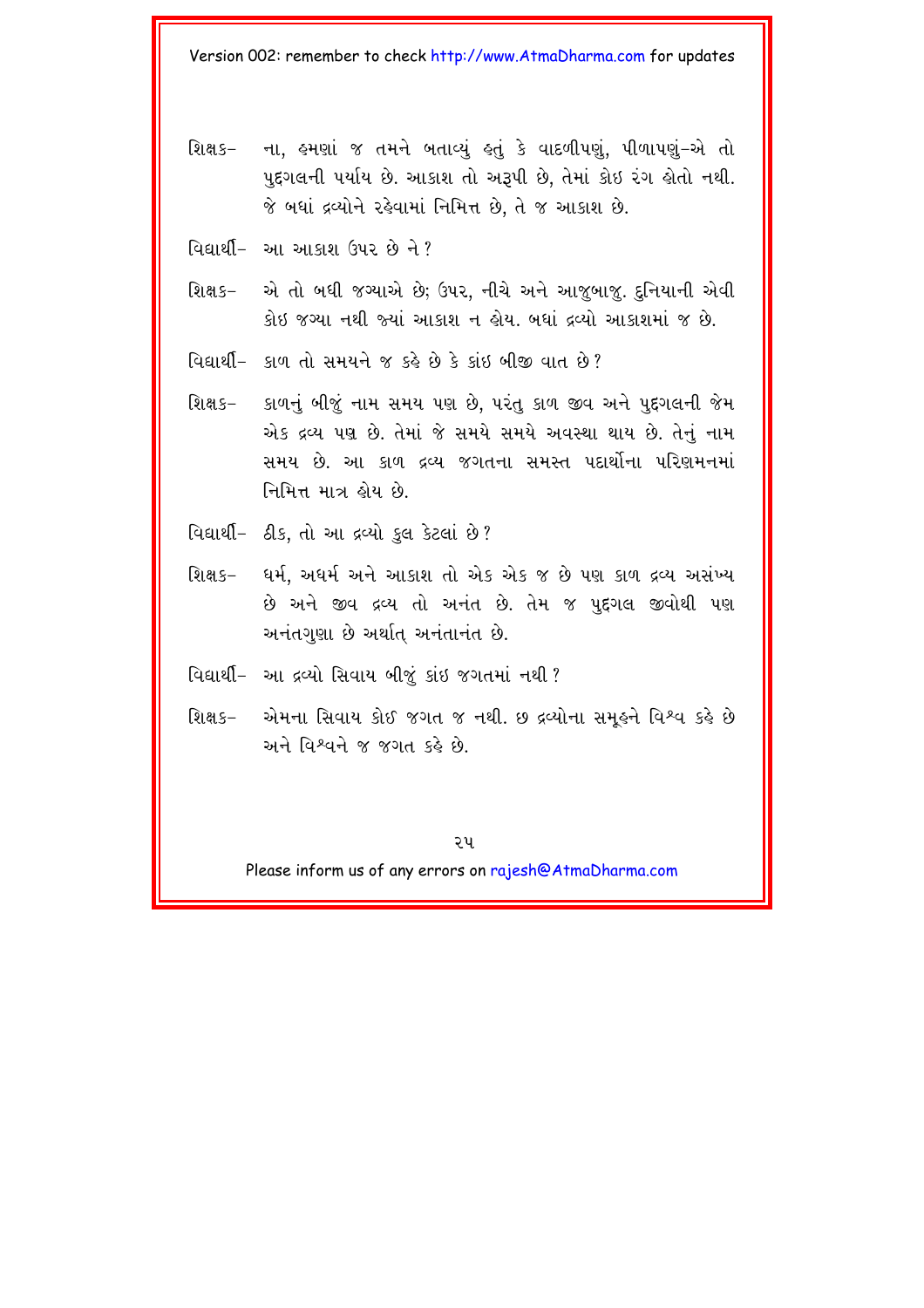- વિદ્યાર્થી- તો આ વિશ્વને બનાવ્યં કોણે?
- શિક્ષક- એ તો અનાદિ-અનંત સ્વ-નિર્મિત છે; એને બનાવનાર કોઈ નથી.
- વિદ્યાર્થી- અને ભગવાન કોણ છે?
- શિક્ષક- ભગવાન વિશ્વને જાણનાર છે, બનાવનાર નથી. જે ત્રણ લોક અને ત્રણ કાળના સમસ્ત પદાર્થીને એકી સાથે જાણે તે જ ભગવાન છે.
- વિદ્યાર્થી- છેવટે, વિશ્વમાં જે કાર્ય થાય છે તેનો કર્તા તો કોઈ હશે ને?
- શિક્ષક– પ્રત્યેક દ્રવ્ય પોતપોતાની પર્યાયનો (કાર્યનો) કર્તા છે. કોઈ કોઈનો કર્તા નથી. એવી અનંત સ્વતંત્રતા દ્રવ્યોના સ્વભાવમાં પડેલી છે. તેને જે ઓળખી લે છે. તે જ આગળ જતાં ભગવાન થાય છે.

#### **ÝÆ-**

- ૧. દ્રવ્ય કોને કહે છે? તે કેટલા પ્રકારનાં છે? નામ ગણાવો.
- ૨. વિશ્વ કોને કહે છે? એને બનાવનાર કોણ છે? ભગવાન શું કરે છે?
- 3. પ્રત્યેક દ્રવ્યની અલગ અલગ સંખ્યા લખો.
- $\times$ . વ્યાખ્યા લખોઃ– ધર્મદ્રવ્ય, અધર્મદ્રવ્ય, આકાશદ્રવ્ય અને કાળદ્રવ્ય.
- $\mu$   $\kappa$   $\kappa$   $\kappa$   $\kappa$   $\kappa$   $\kappa$   $\kappa$   $\kappa$   $\kappa$   $\kappa$   $\kappa$   $\kappa$   $\kappa$   $\kappa$   $\kappa$   $\kappa$   $\kappa$   $\kappa$   $\kappa$   $\kappa$   $\kappa$   $\kappa$   $\kappa$   $\kappa$   $\kappa$   $\kappa$   $\kappa$   $\kappa$   $\kappa$   $\kappa$   $\kappa$   $\kappa$   $\kappa$   $\kappa$   $\kappa$   $\kappa$
- ૬. આત્માનો સ્વભાવ શું છે? તે ઈન્દ્રિયોથી કેમ જણાતો નથી?
- ૭. અજીવ અને અમૂર્તિક દ્રવ્યો ગણાવો.

२६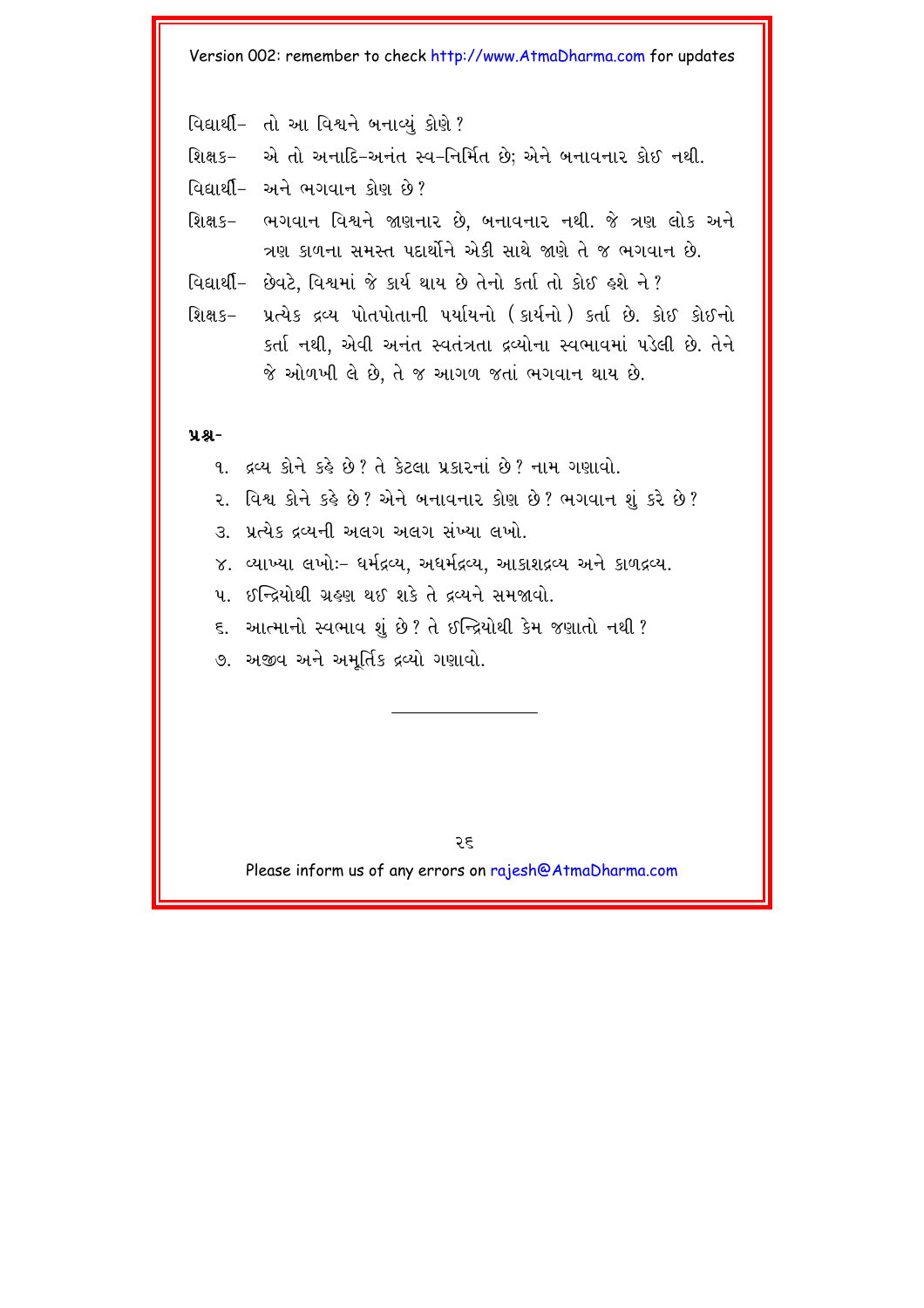#### **પાઠમાં આવેલા સત્રાત્મક સિદ્ધાન્ત વાક્ય.**

- ૧. દ્રવ્યોના સમૂહને વિશ્વ કહે છે.
- 2. આ લોક (વિશ્વ) અનાદિ-અનંત સ્વનિર્મિત છે.
- 3. ગુણોના સમૂહને દ્રવ્ય કહે છે.
- ૪. જેમાં સ્પર્શ, રસ, ગંધ અને વર્ણ હોય તે જ પુદ્દગલ છે.

 $\mu$  % . We have a set of  $\mu$  of  $\alpha$  of  $\mu$ 

- ૬. ધર્મદ્રવ્ય–સ્વયંગતિ કરતા જીવો અને પુદ્દગલોને ગતિમાં નિમિત્ત.
- ૭. અધર્મદ્રવ્ય−ગમનપર્વક સ્થિર થતા જીવ અને પદગલોને સ્થિર થવામાં निभित्त
- <u>૮. આકાશદવ્ય–સર્વ દ્રવ્યોને અવગાઢનમાં નિમિત્ત.</u>
- $\alpha$  કાળદવ્ય ... બધાં દવ્યોને પરિવર્તનમાં નિમિત્ત.
- 10. સર્વ *દ*વ્ય પોતપોતાની પર્યાયોના કર્તા છે. કોઈપણ પરનો કર્તા નથી.

૧૧. ભગવાન લોકના જાણનાર છે, બનાવનાર નથી.

- ૧૨. જીવ સિવાયનાં બાકીનાં પાંચ દવ્ય અજીવ છે.
- ૧૩. પુદ્દગલ સિવાયનાં પાંચ દ્રવ્યો અમૂર્તિક છે.
- ૧૪. ઈન્દ્રિયો મર્તિક પુદ્દગલને જ જાણવામાં નિમિત્ત થઈ શકે છે. આત્માને જાણવામાં નહિ

२७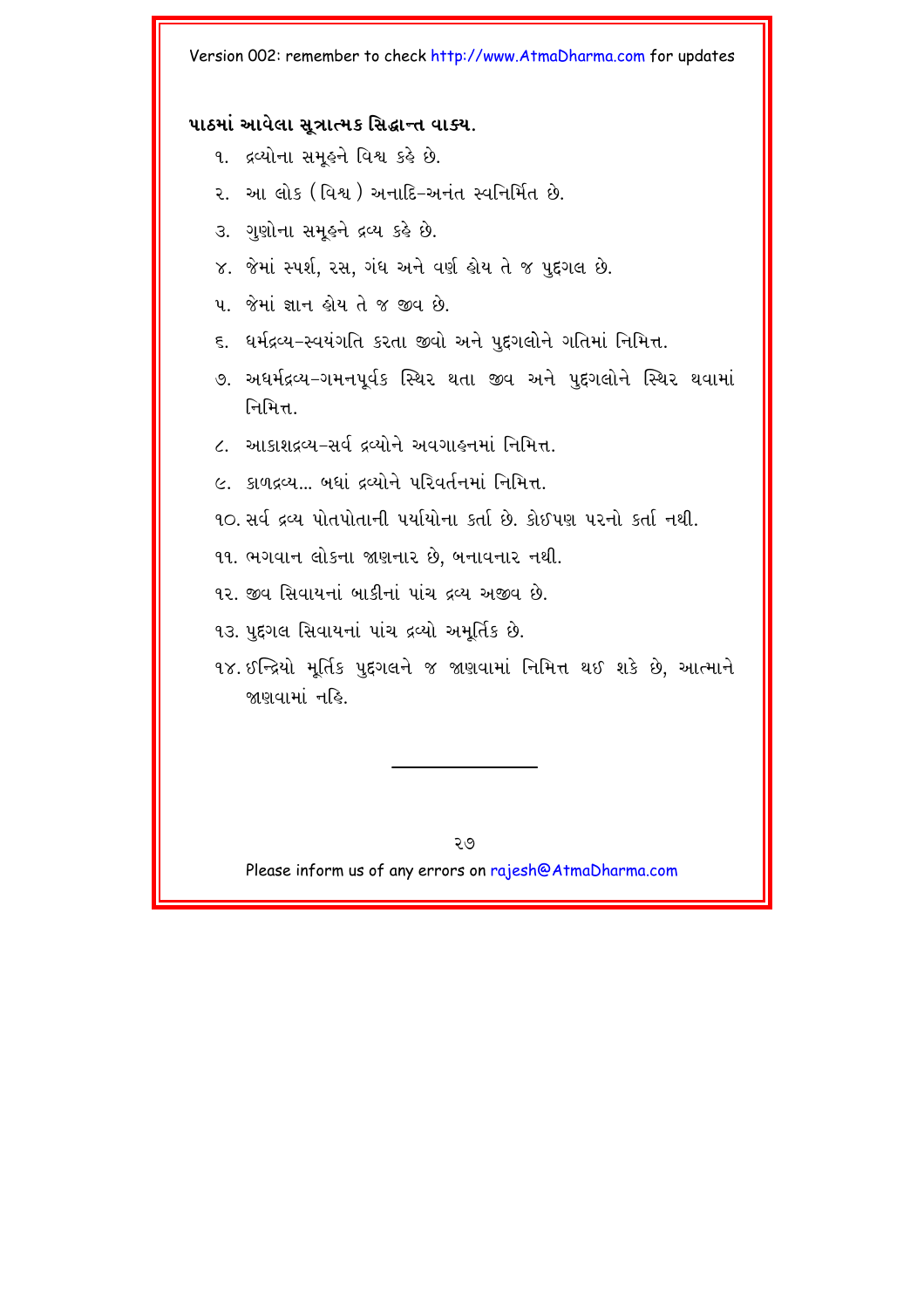



# પાઠ સાતમો

<u>ભગવાન મહાવીર</u>

શિક્ષક- બાળકો! કાલે મહાવીર ભગવાનના જન્મકલ્યાણકનો મહોત્સવ છે. સવારમાં પ્રભાતફેરી નીકળશે, માટે સવારે પાંચ વાગ્યે આવવાનું છે અને સાંભળો, સાંજે મહાવીર ચોકમાં જાહેરસભા થશે. તેમાં બહારથી પધારેલા મોટામોટા વિદ્વાનો મહાવીર ભગવાનના વિષયમાં ભાષણ કરશે. તમે ત્યાં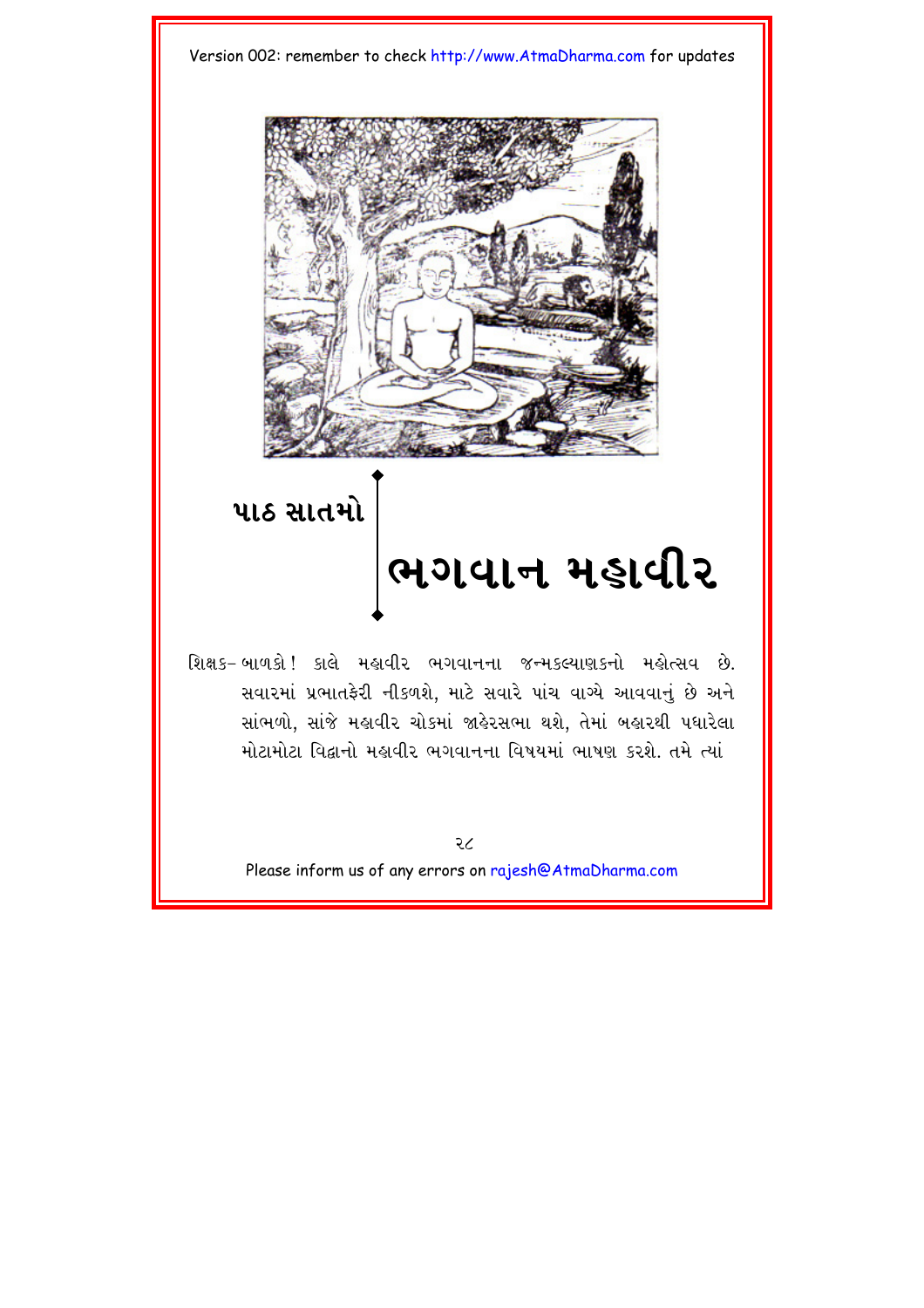જરૂર આવજો.

- પહેલો વિદ્યાર્થી-ગુરજી, મોટા વિદ્વાનોની વાતો તો અમને સમજાતી નથી. આપ જ બતાવોને કે મહાવીર ભગવાન કોણ હતા ? તેઓ કયાં જન્મ્યા હતા ?
- શિક્ષક- બાળકો, ભગવાન જન્મતા નથી, બને છે. બાળક વર્ધમાનનો જન્મ તો આજથી લગભગ ૨૫૦૦ વર્ષ પહેલાં ચૈત્ર સુદ ૧૩ ને દિવસે કુંડલપુરમાં થયો હતો. પાછળથી તે બાળક વર્ધમાન જ આત્મ-સાધનાનો અપૂર્વ પુરૂષાર્થ કરીને મહાવીર ભગવાન થયા.
- બીજો વિદ્યાર્થી- એનો અર્થ તો એ થયો કે અમારામાંથી પણ કોઈ પણ આત્મ-સાધના કરીને ભગવાન બની શકે છે. તો શું વર્ધમાન જન્મતી વખતે અમારા જેવા જ હતા ?
- શિક્ષક-તો બીજું શું ? એ વાત જરૂર છે કે તેઓ પ્રતિભાશાળી, આત્મજ્ઞાની, વિચારવાન, સ્વસ્થ અને વિવેકી બાળક હતા. તેમનામાં સાહસ તો અપૂર્વ કતું, કોઈથી કદી ડરવાનું તો તેઓ શીખ્યા જ નકોતા. તેથી બાળકો તેમને બચપણથી જ વીર, અતિવીર કહેવા લાગ્યા હતા.

ત્રીજો વિદ્યાર્થી- તેમને સન્મતિ પણ કહે છે ને?

શિક્ષક-તેમને પોતાની બુદ્ધિનો વિકાસ કરીને પૂર્ણજ્ઞાન પ્રાપ્ત કરી લીધું હતું. તેથી તેઓ સન્મતિ પણ કહેવાય છે અને સૌથી બળવાન રાગ-દ્વેષરૂપ શત્રુઓને જીત્યા હતા તેથી તેઓ મહાવીર કહેવાયા. તેમનાં પાંચ નામ પ્રસિદ્ધ છે-વીર, અતિવીર, સન્મતિ, વર્ધમાન અને મહાવીર.

२८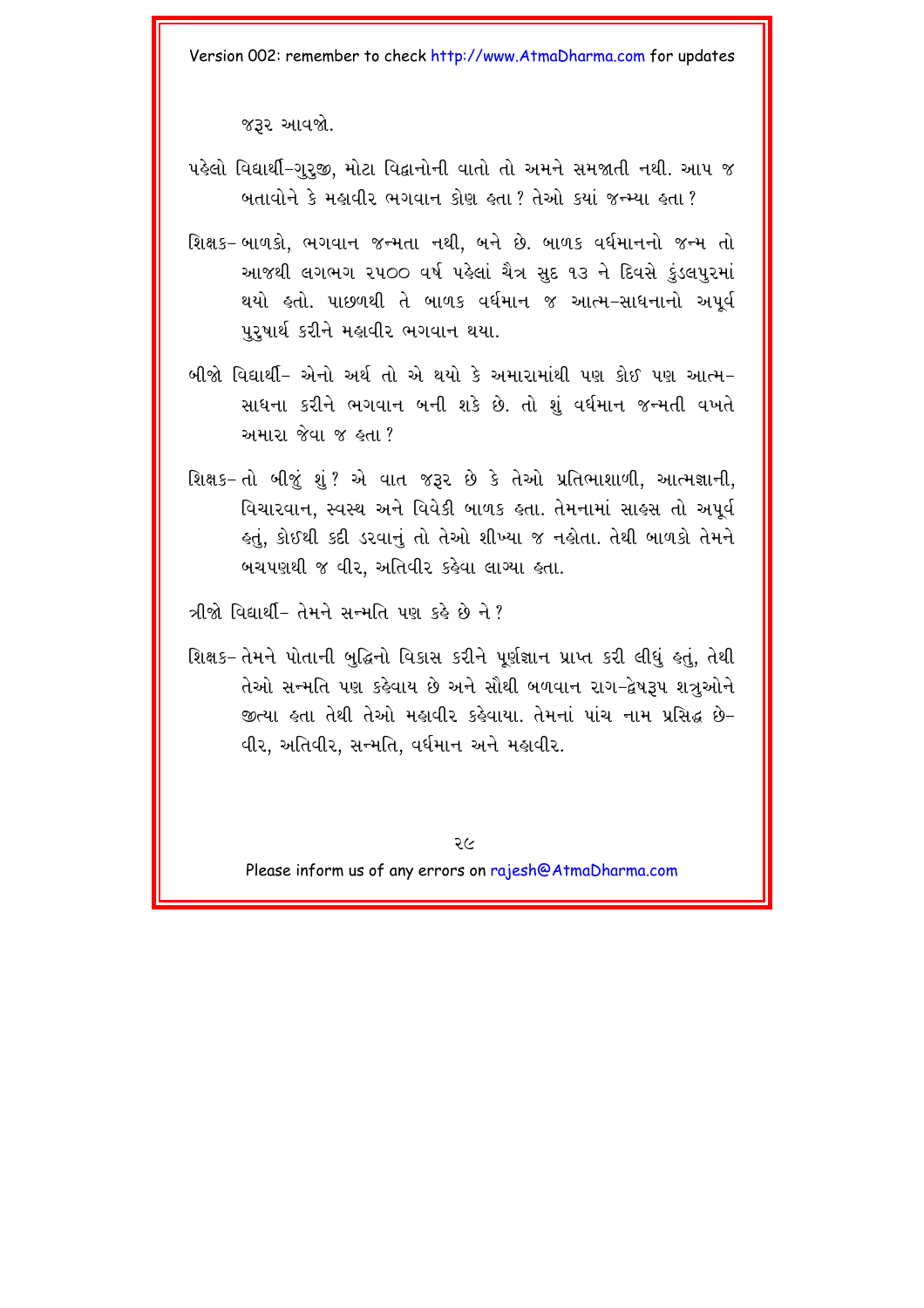- પહેલો વિદ્યાર્થી- તેમના જન્મકલ્યાણક વખતે તો ઉત્સવ ઊજવવામાં આવ્યો હશે? જ્યારે આપણે આજેય ઉત્સવ ઊજવીએ છીએ તો તે સમયનં શંકહેવં ?
- શિક્ષક− હા, તેઓ નાથ વંશના ક્ષત્રિય રાજકુમાર હતા. તેમના પિતાનું નામ સિદ્ધાર્થ અને માતાનં નામ ત્રિશલાદેવી કતં. તેમણે તો ઉત્સવ ઊજવ્યો જ હતો, પણ સાથોસાથ બધી પ્રજાએ, એટલું જ નહિં પણ સ્વર્ગના દેવો અને ઈન્દ્રાદિએ પણ ઉત્સવ ઊજવ્યો હતો.
- બીજો વિદ્યાર્થી- તેમનો જ જન્મોત્સવ કેમ ઊજવવામાં આવે છે. બીજાઓનો કેમ नडि ?
- શિક્ષક- એ એમનો છેલ્લો જન્મ હતો. એ પછી તો તેમણે જન્મ-મરણનો નાશ જ કરી નાખ્યો. તેઓ વીતરાગ અને સર્વજ્ઞ થયા. જન્મ લેવો એ કાંઈ સારી વાત નથી પણ જે જન્મમાં જન્મ-મરણનો નાશ કરીને ભગવાન બની શકાય તે જ જન્મ સાર્થક છે.
- પહેલો વિદ્યાર્થી- ઠીક, તો આજે જન્મ-મરણનો નાશ કરનારનો જન્મોત્સવ છે.
- બીજો વિદ્યાર્થી- ગુરૂજી, આપે તેમનાં માત-પિતાનું નામ તો બતાવ્યું પણ પત્ની અને બાળકોનાં નામ તો બતાવ્યાં જ નહિ.
- શિક્ષક-તેમણે લગ્ન જ નહોતાં કર્યા. તેથી પત્ની અને બાળકોનો પ્રશ્ન જ ઊઠતો નથી. તેમનાં માતા-પિતા પ્રયત્ન કરીને હારી ગયાં, પણ તેમને લગ્ન કરવાને રાજી ન કરી શક્યાં.
- ત્રીજો વિદ્યાર્થી- તો શું તેઓ સાધુ થઈ ગયા હતા ?

 $30$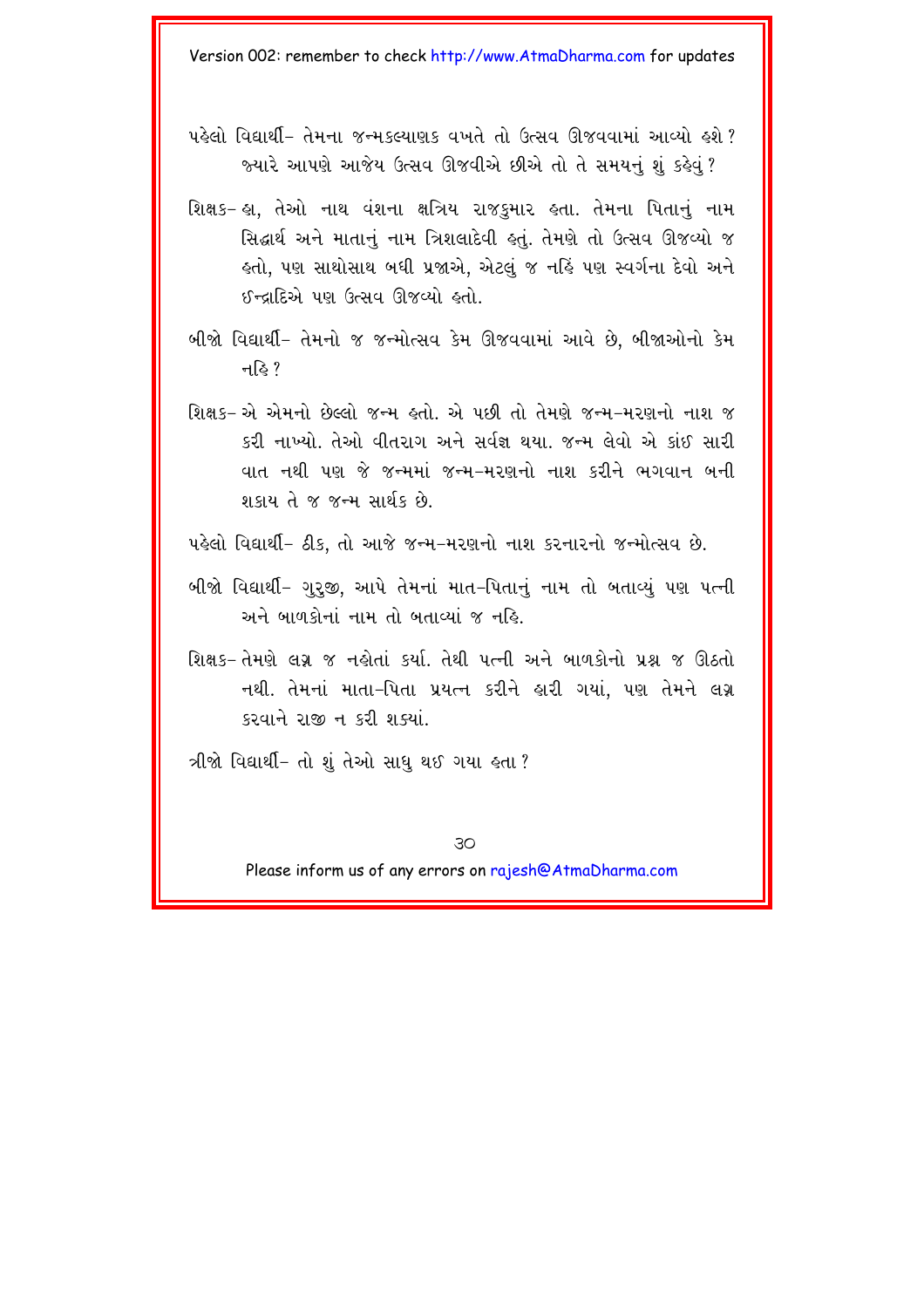- શિક્ષક- તો બીજું શું ? સાધુ થયા વિના શું કોઈ ભગવાન બની શકે ? તેમણે ત્રીસ વર્ષની યુવાન અવસ્થામાં નગ્ન દિગંબર સાધુ થઇને ઘોર તપશ્ચર્યા કરી લ્તી. સતત બાર વર્ષની આત્મ-સાધના પછી તેમણે કેવળજ્ઞાન મેળવ્યું ર્લ.
- પહેલો વિદ્યાર્થી- એનો અર્થ એ થયો તેઓ ૪૨ વર્ષની ઉમરે કેવળજ્ઞાની થઈ ગયા १५।
- શિક્ષક- હા, પછી સતત ૩૦ વર્ષ સુધી આખા ભારતમાં તેમનો સમવસરણ સહિત વિહાર અને દિવ્યધ્વનિ દ્વારા તત્ત્વનો ઉપદેશ થતો રહ્યો. અંતે પાવાપુરમાં આત્મ-ઘ્યાનમાં લીન થઈને ૭૨ વર્ષની ઉમરે દિવાળીને દિવસે તેઓ મુક્તિ પધાર્યા.
- બીજો વિદ્યાર્થી- એ પાવાપુર કયાં છે?

શિક્ષક- પાવાપુર બિહારમાં નવાદા રેલ્વે સ્ટેશનની પાસે છે.

- ત્રીજો વિદ્યાર્થી- તો દિવાળી પણ તેમની મોક્ષ-પ્રાપ્તિની ખુશીમાં ઊંજવવામાં આવે  $\hat{c}$  ?
- શિક્ષક- જ્ઞા. જ્ઞા. દીપાવલી કહ્યે કે મહાવીર ભગવાનનો નિર્વાણ ઉત્સવ કહ્યે. બધં એક જ છે. તે જ દિવસે તેમના મુખ્ય શિષ્ય ઈન્દ્રભૂતિ ગૌતમને કેવળજ્ઞાન પ્રાપ્ત થયું હતું. તેઓ ગૌતમ ગણધરના નામથી ઓળખાય છે.

પ્રથમ વિદ્યાર્થી- તેઓએ ૩૦ વર્ષ સધી શં ઉપદેશ આપ્યા ક્યોં ?

શિક્ષક-એ વાત તો તમે વિસ્તારપૂર્વક સાંજની સભામાં વિદ્વાનોનાં મુખે જ સાંભળજો. હું તો અત્યારે તેમણે આપેલા બે ચાર બોધ-વચનો જ બતાવું છું. તેઓ કહેતા હતા કે :-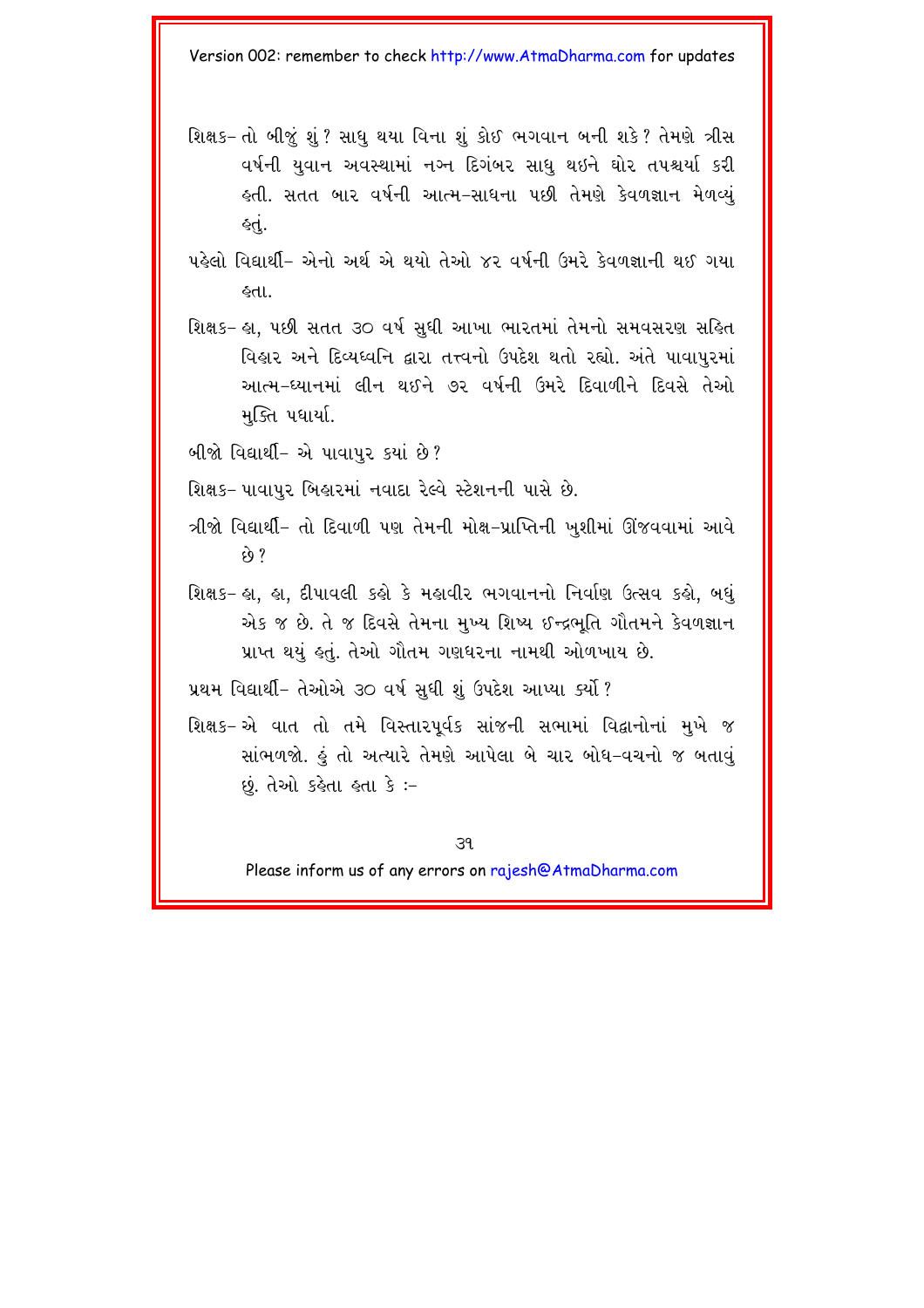- ૧. બધા આત્માઓ સમાન છે. કોઈ નાના મોટા નથી.
- ૨. ભગવાન કોઈ જુદા નથી હોતા. જે જીવ પુરૂષાર્થ કરે તે જ ભગવાન બની શકે છે
- ૩. ભગવાન જગતની કોઈ પણ વસ્તુના કાંઈ કર્તા-હર્તા નથી, માત્ર જાણે જ  $69.$
- ૪. આપણા આત્માનો સ્વભાવ પણ જાણવાનો છે. કષાય આદિ કરવાનો નથી
- ૫. કદી કોઈનું દિલ દખાય એવો ભાવ ન કરો.
- ૬. જુઠું બોલવું અને જુઠું બોલવાનો ભાવ કરવો એ પાપ છે.
- ૭. ચોરી કરવી અને ચોરી કરવાનો ભાવ એ બરું કામ છે.
- ૮. સંયમ રાખો. ક્રોધથી દર રહેા અને અભિમાન ન કરો.
- ૯. છળ-કપટ કરવું અને ભાવોમાં કુટિલતા રાખવી એ બહુ બરી વાત છે.
- 90. લોભી માણસ સદા દઃખી થાય છે.
- ૧૧. આપણે આપણી જ ભુલથી દુઃખી છીએ અને આપણી ભુલ સુધારીને સખી થઈ શકીએ છીએ.

#### $9.8 -$

- ૧. ભગવાન મહાવીરનો સંક્ષિપ્ત પરિચય આપો.
- ૨. તેમનો ઉપદેશ શું હતો?
- ૩. ટંકનોંધ લખોઃ- દીપાવલી, મહાવીર-જયંતી, પાવાપુર.
- ૪. મહાવીરનાં કેટલાં નામ છે? નામ બતાવો અને તે કેવી રીતે સાર્થક છે તે કહો.
- ૫. તેમનો જ જન્મ-દિવસ કેમ ઊજવવામાં આવે છે?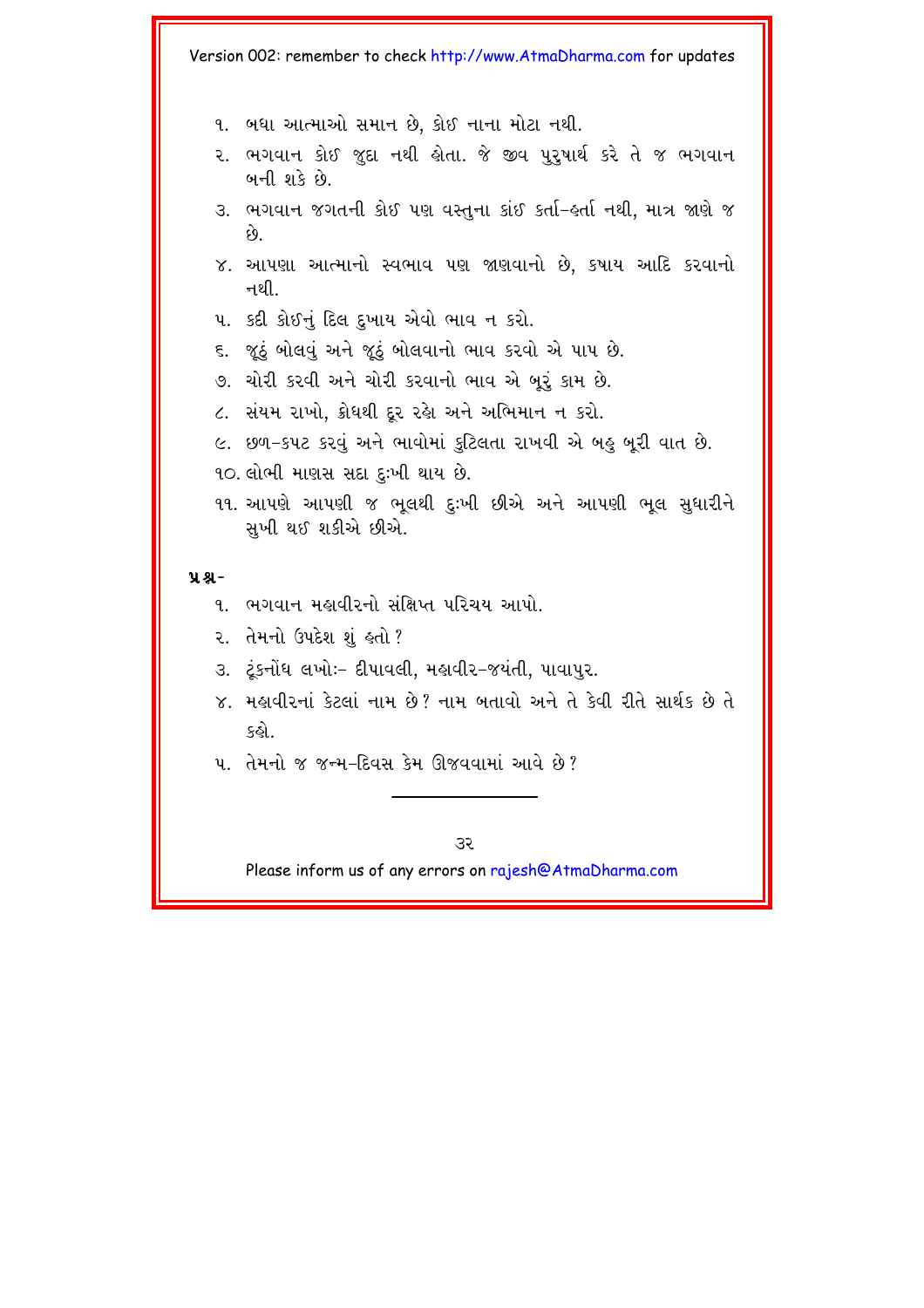

### પાઠ આઠમો*'*

# જિનવાણી-સ્તુતિ

સવૈકા $:=$ 

મિથ્યાતમ નાશવે કો, જ્ઞાનકે પ્રકાશવે કો, આપા પર ભાસવે કો. ભાનસી બખાની હૈ;  $y$ ૂ દ્રવ્ય જાનવે કો, બન્ધવિધિ ભાનવે કો, સ્વ-૫૨ પિછાનવે કો, ૫૨મ પ્રમાની હૈ. અનુભવ બતાયવે કો, જીવકે જતાયવે કો,  $k$ કાર્યુન સતાયવે કો, ભવ્ય ઉર આની હૈ;  $\delta$ જે તે તારવે કો, પારકે ઉતારવે કો, સૂખ વિસ્તારવે કો, યે હી જિનવાણી હૈ.

દો હા:–

કે જિનવાણી ભારતી, તોકિ જપોં દિન રૈન, જો તેરી શરણા ગહે.સો પાવે સખ ચૈન; જા વાણી કે જ્ઞાન તૈ સૂઝે લોકાલોક, સો વાણી મસ્તક નવો, સદા દેત હોં ઢોક.